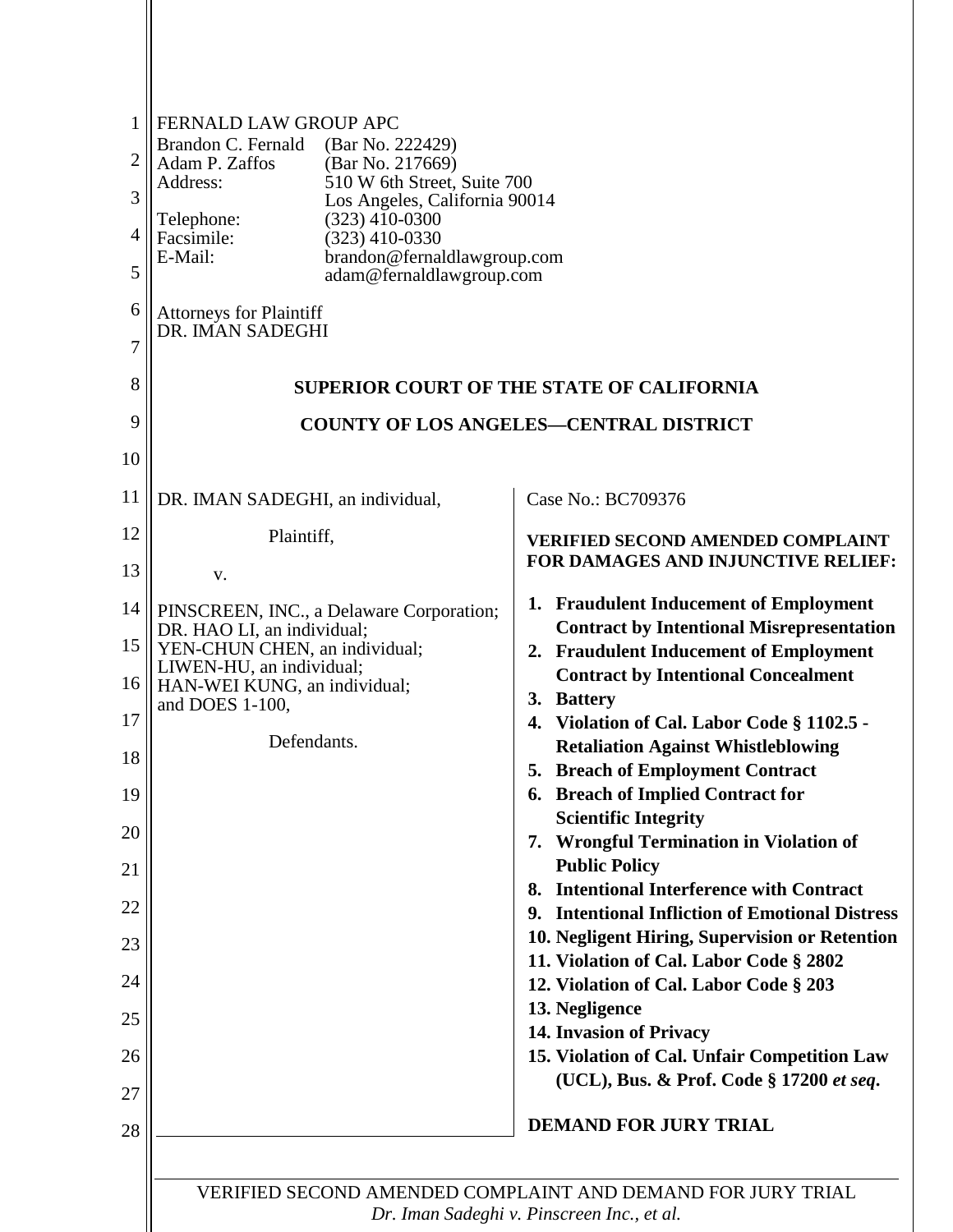1 2 3 Plaintiff Dr. Iman Sadeghi ("Sadeghi") alleges the following against defendants Pinscreen, Inc. ("Pinscreen"), Dr. Hao Li ("Li"), Yen-Chun Chen, Liwen Hu ("Hu"), Han-Wei Kung ("Kung"), and Does 1-100.

#### **THE PARTIES**

5 6 7 8 9 1. Sadeghi is an individual who, at all times relevant to the verified second amended complaint, resided in Marina del Rey, in the County of Los Angeles, in the State of California. Sadeghi holds a doctorate<sup>[1](#page-1-0)</sup> in Computer Science from the University of California, San Diego. In 2008 and 2009, Sadeghi worked at Walt Disney Animation Studios where he developed and patented a novel hair appearance framework used in the production of the animated movie *Tangled*. [2](#page-1-1)



15 16 17 18 19 20 21 22 23 24 In 2010, the Association for Computing Machinery ("ACM") published the framework<sup>[3](#page-1-2)</sup> in its Transaction on Graphics journal, the foremost peer-reviewed journal in Computer Graphics and in Software Engineering. In that same year, Sadeghi presented the framework at ACM's SIGGRAPH conference, widely recognized as the most reputable conference in computer graphics. In 2011, Sadeghi joined Google as a Software Engineer and worked on several projects involving Robust Software System Architectures, Reliable Scalable Distributed Systems, and Deep Convolutional Neural Networks. Among other accolades, Sadeghi is a co-inventor of five patents filed by Google and has presented his scientific research at SIGGRAPH 2012<sup>[4](#page-1-3)</sup> and SIGGRAPH 2013<sup>[5](#page-1-4)</sup>. In 2016, after having worked at Google for more than five years, Sadeghi was extensively solicited by Li to join Pinscreen's leadership over the course of more than four

25

4

- <span id="page-1-1"></span><span id="page-1-0"></span>26 1 <https://dl.acm.org/citation.cfm?id=2231594> <sup>2</sup> [https://www.imdb.com/name/nm4205348](https://www.imdb.com/name/nm4205348/)
- <span id="page-1-3"></span><span id="page-1-2"></span>27 <https://dl.acm.org/citation.cfm?id=1778793>
	- <sup>4</sup> <https://dl.acm.org/citation.cfm?id=2077344>
- <span id="page-1-4"></span>28 <sup>5</sup> <https://dl.acm.org/citation.cfm?id=2451240>

VERIFIED SECOND AMENDED COMPLAINT AND DEMAND FOR JURY TRIAL *[Dr. Iman Sadeghi v. Pinscreen Inc., et al.](http://sadeghi.com/dr-iman-sadeghi-v-pinscreen-inc-et-al)*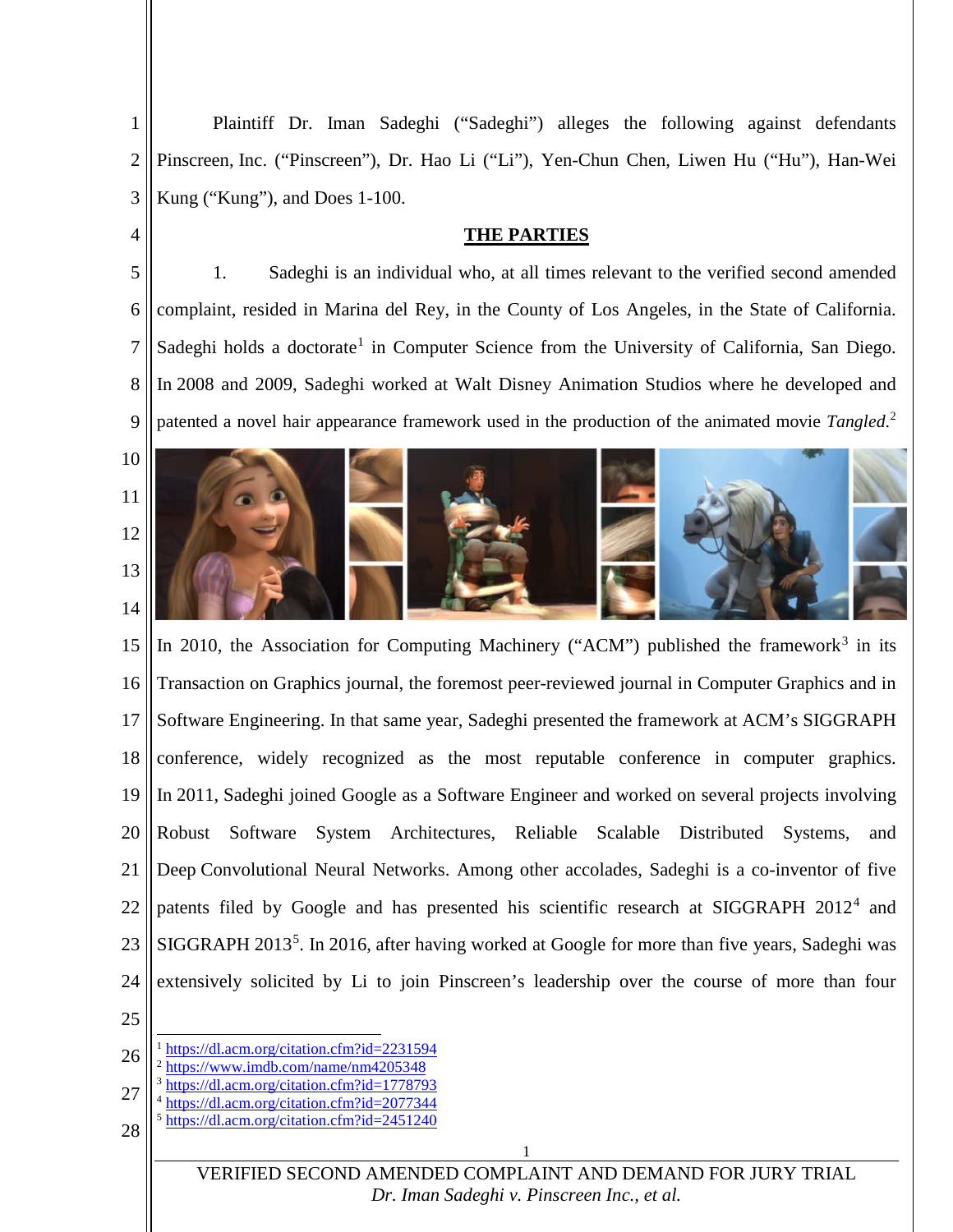1 2 months. Sadeghi served as Vice President of Engineering at Pinscreen in the County of Los Angeles in the State of California from February 2, 2017 to August 7, 2017.

3 4 5 6 2. On information and belief, Pinscreen is, and at all times mentioned was, a Delaware corporation with its principal place of business in the County of Los Angeles in the State of California. Pinscreen is a software start-up *aspiring* to autogenerate realistic animated 3D face models—called *avatars*—using a single photograph of a person.

7 8 9 10 11 12 13 3. On information and belief, Li is, and at all times mentioned was, an individual residing in the County of Los Angeles in the State of California and was, and is, the Chief Executive Officer ("CEO"), co-founder, and a board member of Pinscreen. On information and belief, Li received his M.Sc. from Universität Karlsruhe in 2006 and his Ph.D. from Eidgenössische Technische Hochschule Zürich in 2010. On information and belief, Li became an assistant professor in Computer Science at the University of Southern California in 2013, co-founded Pinscreen in 2015, and solicited Sadeghi to join Pinscreen's leadership in 2016.

14 15 16 17 18 4. On information and belief, Yen-Chun Chen, also known as Frances Chen is, and at all times mentioned was, an individual residing in the County of Los Angeles in the State of California and was, and is, the Chief Financial Officer ("CFO"), co-founder, and a board member of Pinscreen. On information and belief, Yen-Chun Chen received her MBA from Kingston University, in the County of Los Angeles.

19

5. On information and belief, Yen-Chun Chen and Li are married as of 2018.

20 21 6. On information and belief, Hu was a full-time student at the University of Southern California and employed as an intern at Pinscreen during the summer of 2017.

22 23 7. On information and belief, Kung was a full-time student at the University of California, Santa Barbara and employed as an intern at Pinscreen during the summer of 2017.

24 25 26 27 28 8. Other Pinscreen affiliates relevant to this complaint include: Stanley Kim ("Kim"), co-founder, and a board member of Pinscreen; Jens Fursund ("Fursund"), Pinscreen's Chief Technical Officer ("CTO"); Stephen Chen; Koki Nagano ("Nagano"); Shunsuke Saito ("Saito"); Jaewoo Seo ("Seo"); Carrie Sun ("Sun"); Lingyu Wei ("Wei"), also known as Cosimo Wei; Sitao Xiang ("Xiang"); Jun Xing ("Xing"); Ronald Yu ("Yu"); and Yi Zhou ("Zhou").

VERIFIED SECOND AMENDED COMPLAINT AND DEMAND FOR JURY TRIAL *[Dr. Iman Sadeghi v. Pinscreen Inc., et al.](http://sadeghi.com/dr-iman-sadeghi-v-pinscreen-inc-et-al)*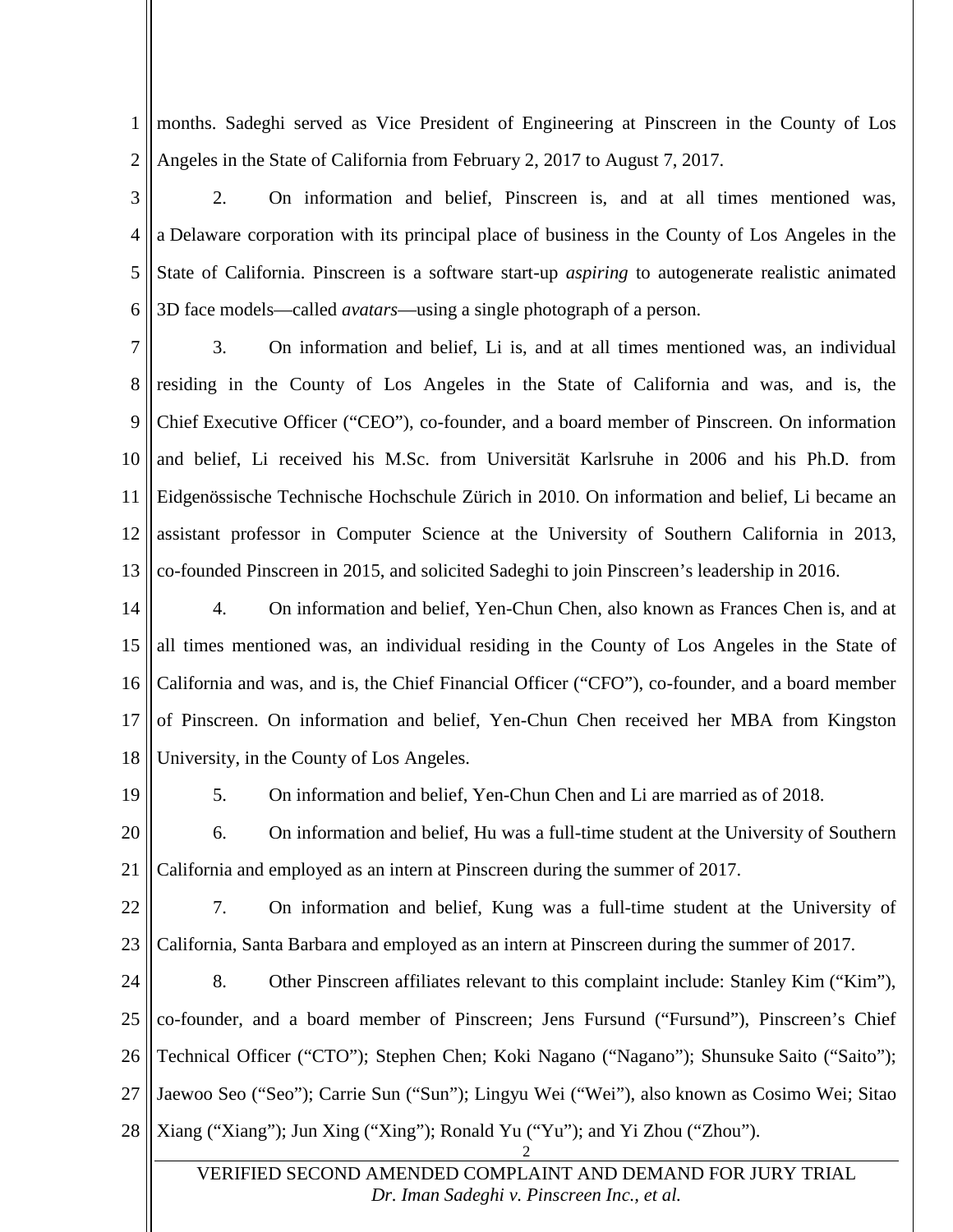1 2 9. On information and belief, Does 1-100 participated in the wrongful acts alleged, are liable for those acts, and knew about one or more of the specific acts committed by the defendants.

3 4 5 6 10. On information and belief, in doing the acts alleged, each of the defendants were the agent, principal, employee, or alter ego of one or more of the other defendants and acted with the other defendants' knowledge, consent, and approval. Each of the defendants is responsible for the liabilities of the other defendants.

7

#### **JURISDICTION AND VENUE**

8 9 10 11 12 11. This Court has jurisdiction over the subject matter because, on information and belief, each defendant is either a resident of California, has sufficient minimum contacts in California, or otherwise intentionally avails themselves of the California market. The nature of the claim as well as the amount in controversy, as delineated within this verified complaint, meet the requirements for the unlimited jurisdiction of this Court.

13 14 15 12. Venue is proper in this Court because Pinscreen resides, transacts business, and has offices in the County of Los Angeles, and most of the unlawful practices which caused Sadeghi harm as alleged herein occurred in the County of Los Angeles.

16

<span id="page-3-0"></span>17

18

## **Fraudulent Inducement of Employment Contract by Intentional Misrepresentation**

**FIRST CAUSE OF ACTION**

**(Against Li, Pinscreen, and Does 1-100)**

19 20 21 22 23 13. Defrauding Sadeghi, Pinscreen, through Li, knowingly misrepresented Pinscreen's avatar generation capabilities to Sadeghi and concealed from him its avatar fabrication, and scientific misconduct. Justifiably relying on Li's fraudulent representations, Sadeghi resigned from Google and joined Pinscreen as its Vice President of Engineering, which caused Sadeghi harm.

24 25 26 27 28 14. After joining Pinscreen under false pretenses, Sadeghi gradually discovered Li's grotesque scientific and professional misconduct. Among his various transgressions, Li perpetrated a scientific hoax by proclaiming Pinscreen's avatars to be autogenerated using cutting-edge deep neural networks and artificial intelligence. In reality, the avatars were being manually prepared and tweaked by Pinscreen employees and freelance artists.

VERIFIED SECOND AMENDED COMPLAINT AND DEMAND FOR JURY TRIAL *[Dr. Iman Sadeghi v. Pinscreen Inc., et al.](http://sadeghi.com/dr-iman-sadeghi-v-pinscreen-inc-et-al)*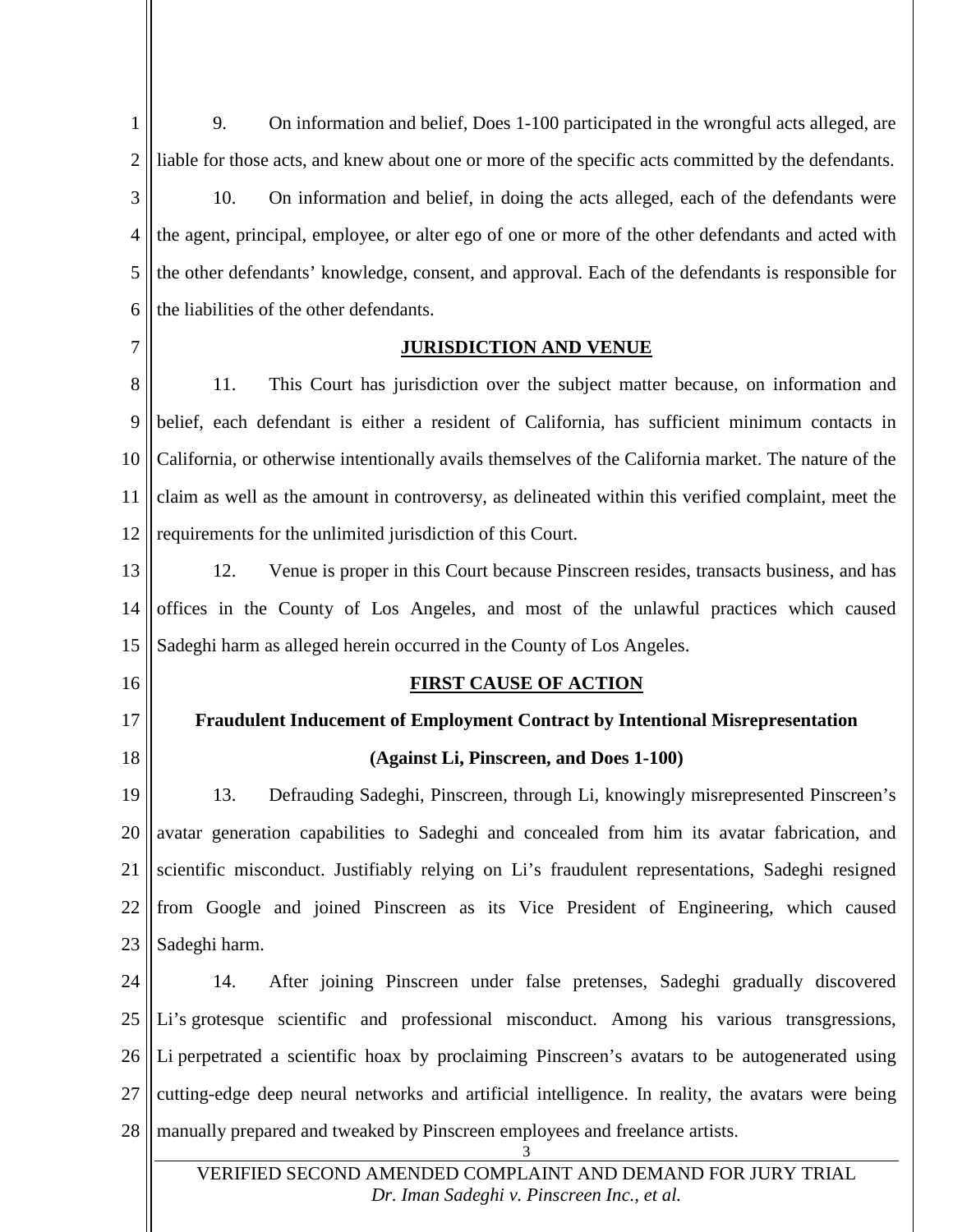1 2 3 4 5 15. Li, on behalf of Pinscreen, as its co-founder and Chief Executive Officer ("CEO"), personally directed and participated in a willful deception of Sadeghi by intentional misrepresentation. Li intended to induce Sadeghi to resign from Google and join Pinscreen in order to gain access to Sadeghi's expertise and experience in digital hair appearance and software engineering.

6 7 8 9 16. Crucial to Sadeghi's decision to resign from Google and join Pinscreen was Li's intentional misrepresentation of Pinscreen's avatar generation capabilities, including Li's claim on January 22, 2017, that Pinscreen was capable of autogenerating the avatars that Li presented to Sadeghi on that same day.

10 11 12 13 14 17. On January 22, 2017, while Sadeghi was employed at Google, Li, on behalf of Pinscreen, as its co-founder and CEO, sent Sadeghi, in private Facebook messages, two sets of input images as well as their corresponding supposedly autogenerated output avatars. Sadeghi expressed surprise and asked Li if the avatars' hair was autogenerated. Li responded to Sadeghi and confirmed, "yes."

18. [January 22, 2017, at 3:43 p.m.] Sadeghi: "Autogenerated hair?" Li: "yes"

- △ Secure | https://m.facebook.com/messages/read/?fbid=722873752  $C \cap \Delta$ ☆
- **Iman Sadeghi** Omg! So good! This is well done!

Pre defined models for eyes and teeth? Autogenerated hair? Jan 22, 2017 ·

Hao Li yes

 $\leftarrow$ 

15

16

17

18

19

20

21

22

23 24 25 19. Li's claim that the presented avatars and their hair were autogenerated was false and a brazen lie. The presented avatars and their hair were manually prepared and Li intentionally misrepresented them as autogenerated to Sadeghi.

26 27 28 4 20. Justifiably and reasonably relying on Li's representations, and after months of Li's continuous solicitation of him, Sadeghi accepted an offer to join Pinscreen as its Vice President of Engineering, on January 23, 2017. Sadeghi submitted his resignation letter to Google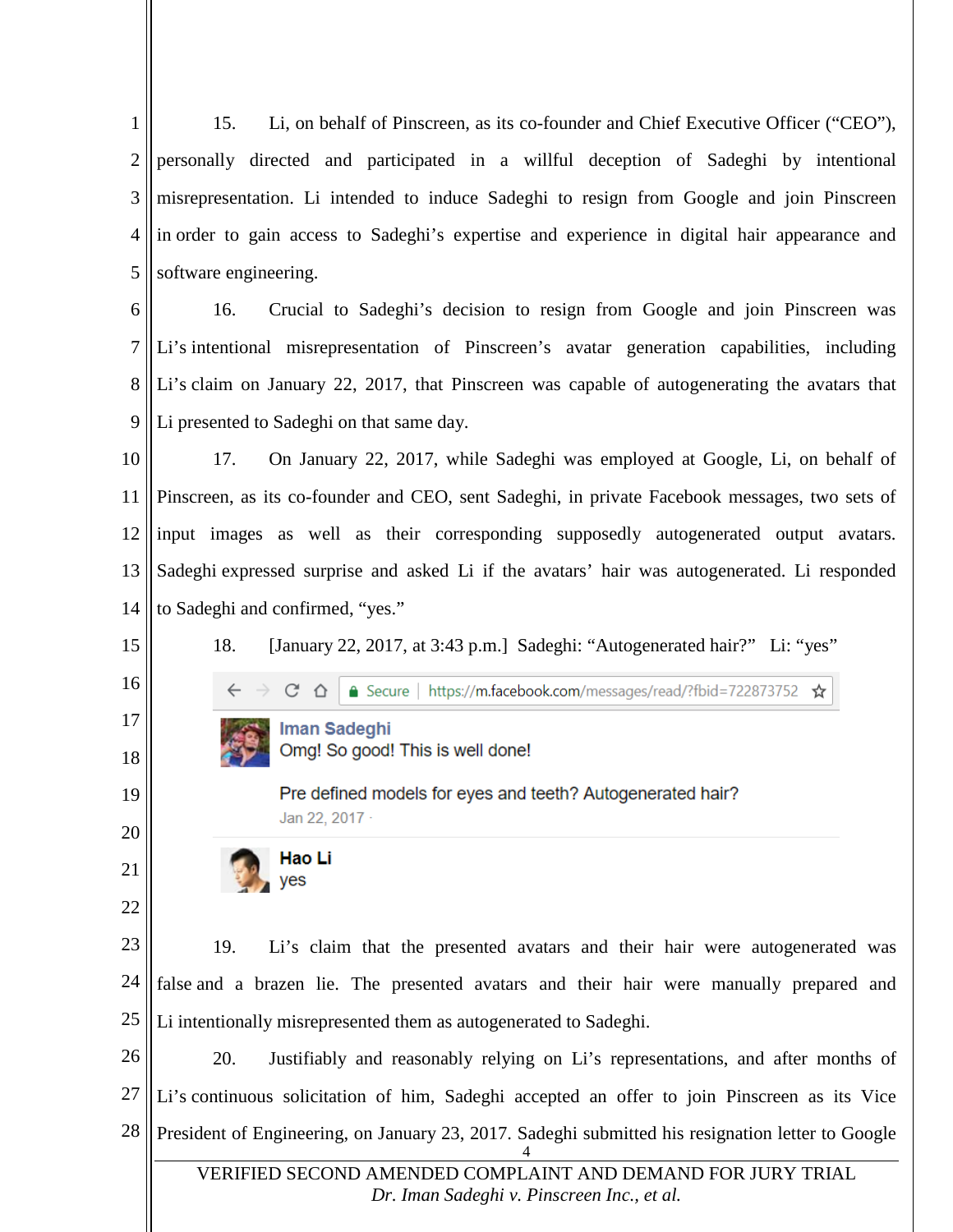1 2 on January 25, 2017 with a final working day of February 1, 2017. Sadeghi started work at Pinscreen on the next day per Li's request to have Sadeghi on board for a public relations event.

3 4 5 6 7 8 9 10 21. A strong justification for Sadeghi's reasonable reliance on Li's misrepresentations is that Li, on information and belief, was and is an assistant professor of computer science at University of Southern California. Li's claims to have automated that which he had merely fabricated means that Li has committed data fabrication and scientific misconduct which, if discovered, could be subject to draconian punishment. When levelled against an academician and scientist, the allegations against Li are grave. The strongest community strictures prohibit scientists from submitting fabricated data; in so doing—violating core ethical commitments of his profession—Li incurred the most serious professional risks.

11 12 13 22. Sadeghi did not know that the presented avatars by Li, on January 22, 2017, were manually prepared and that Pinscreen was involved in data fabrication and scientific misconduct before he resigned from Google and joined Pinscreen.

14 15 16 23. Sadeghi would not have resigned from Google and joined Pinscreen if Sadeghi knew about these material facts. Li knew or should have known that Sadeghi would not resign from Google and join Pinscreen if Sadeghi knew about these material facts.

17 18 24. Li intended to defraud Sadeghi, to induce Sadeghi's reliance, and for Sadeghi to rely on his misrepresentation when Li presented fabricated avatars to Sadeghi.

19 20 21 22 23 25. Li's misrepresentations were intentional and Li had scienter and contemporaneous knowledge of the falsity of his representations, since he was orchestrating the avatar fabrications himself. Li knew the presented avatars were manually prepared, but he purposely and maliciously misrepresented them to Sadeghi in order to induce him to resign from Google, which caused Sadeghi harm.

24 25 26. Sadeghi's justifiable reliance on Li's false representation was a substantial factor in causing Sadeghi harm.

26 27 27. Sadeghi was damaged by being fraudulently induced to give up his employment at Google by intentional misrepresentation and thus lost income and benefits.

28

28. As a direct, foreseeable, and proximate result of Pinscreen, through Li, willfully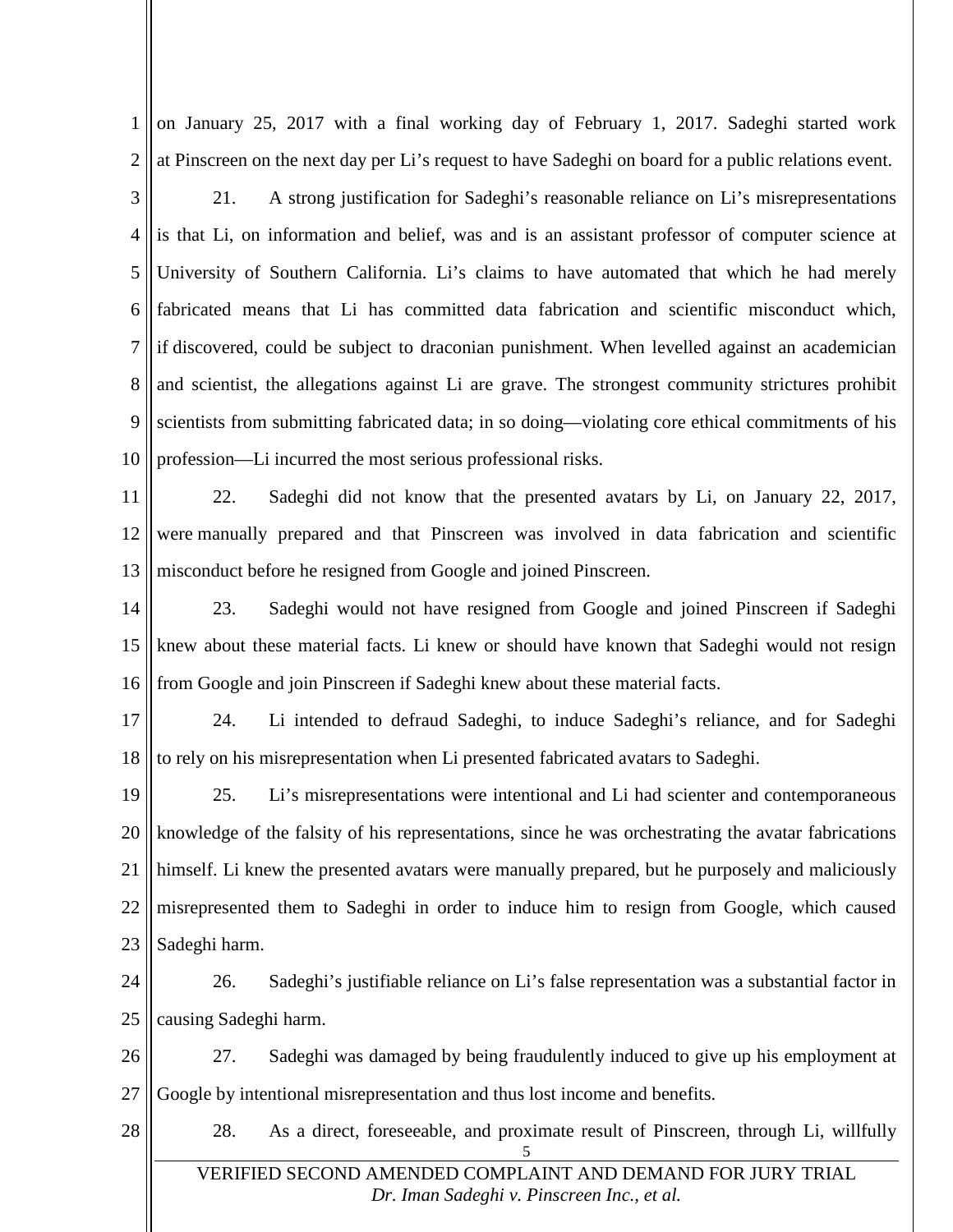1 2 3 4 deceiving Sadeghi, by intentional misrepresentation, to resign from Google and join Pinscreen, Sadeghi lost and continues to lose income and benefits; suffered and continues to suffer severe mental and emotional distress; and required and continues to seek psychotherapy, all to Sadeghi's damage, in an amount to be determined at trial.

5 6 29. Sadeghi is entitled to punitive and exemplary damages because Li's brazen deceit, on behalf of Pinscreen, was malicious.

7 8 9 10 11 12 30. During his tenure at Pinscreen, Sadeghi significantly improved the quality of Pinscreen's avatars and the robustness of its infrastructure all the while Li, on behalf of Pinscreen, repeatedly presented *fabricated*—specifically meaning manually prepared and intentionally misrepresented as autogenerated—avatars with fabricated hair shapes to investors, the scientific community, and the public in various presentations after Li's initial fraudulent representation to Sadeghi.

13

<span id="page-6-0"></span>14 15

#### **SECOND CAUSE OF ACTION**

# **Fraudulent Inducement of Employment Contract by Intentional Concealment (Against Li, Pinscreen, and Does 1-100)**

16 17 31. The allegations contained in each paragraph above are incorporated by reference as if fully set forth herein.

18 19 20 21 32. Defrauding Sadeghi, Pinscreen, through Li, intentionally concealed Pinscreen's avatar fabrication, fraud on investors, scientific misconduct, public deception, discrimination, and wage and visa violations from Sadeghi and induced him to resign from Google and join Pinscreen as its Vice President of Engineering, which caused Sadeghi harm.

22 23 24 25 33. Li, on behalf of Pinscreen, as its co-founder and CEO, personally directed and participated in a willful deception of Sadeghi by intentional concealments with the intent to induce Sadeghi to resign from Google and join Pinscreen in order to gain access to Sadeghi's expertise and experience in digital hair appearance and software engineering.

26 27 34. Li intentionally concealed from Sadeghi that the avatars he presented to Sadeghi, on January 22, 2017, were manually prepared.

- 28
- 6 35. Li intentionally concealed from Sadeghi that Pinscreen fabricated avatars in its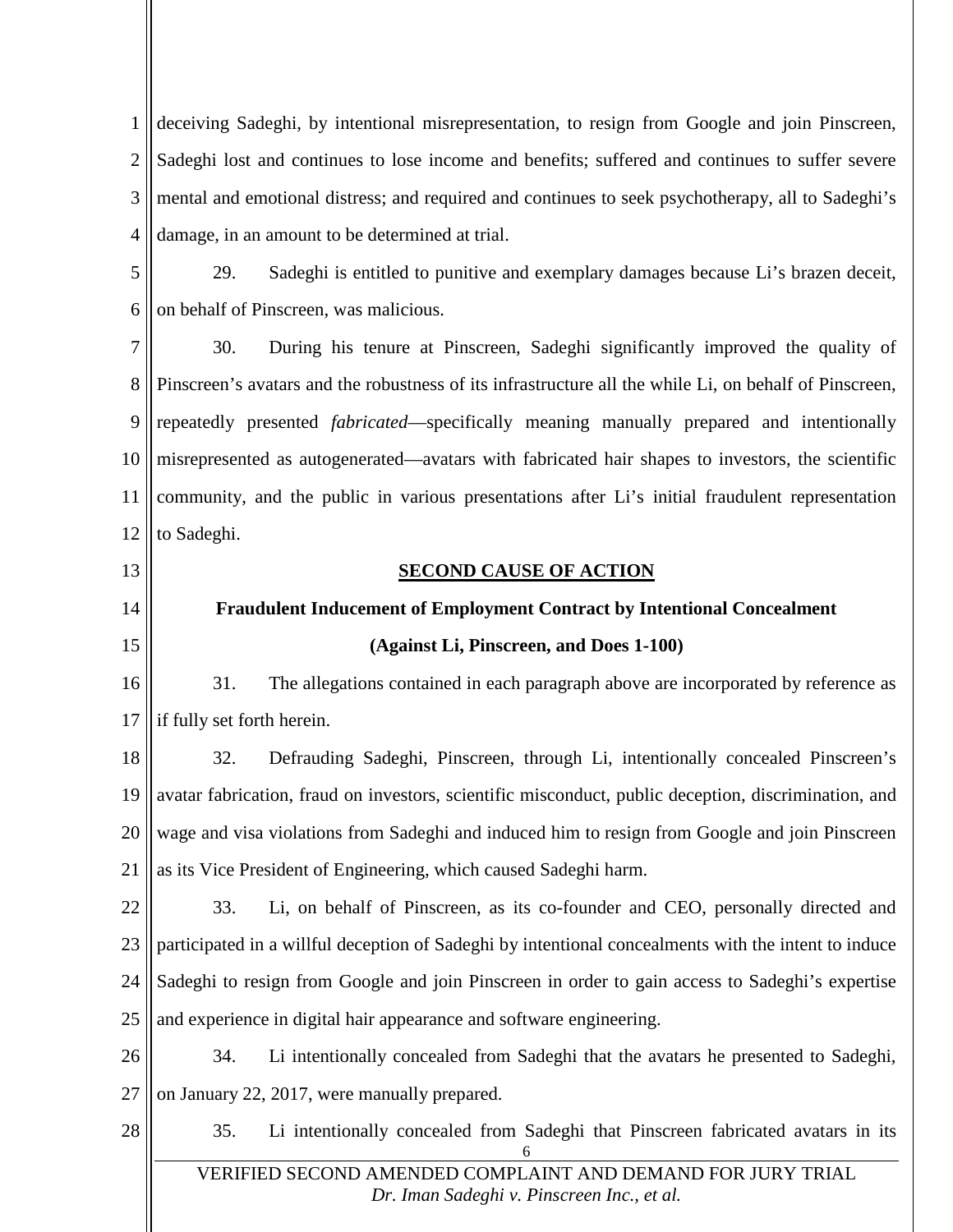1 2 3 4 5 presentations to investors, the scientific community, and the public; pressured some of its employees to work overtime hours and, on information and belief, did not pay overtime wages; discriminated against some of its employees, on information and belief, on the basis of their suspected disability and familial status; employed some foreign workers, on information and belief, without proper work visas.

6 7 36. Sadeghi did not know about Li's concealments before resigning from Google and joining Pinscreen.

8 9 10 37. Sadeghi would not have resigned from Google and joined Pinscreen if Li had not concealed these material facts from Sadeghi. Li knew or should have known that Sadeghi would not resign from Google and join Pinscreen if these material facts were known to Sadeghi.

11 12 13 14 15 38. Li, on behalf of Pinscreen, had a duty to disclose Pinscreen's transgressions to Sadeghi. Li's duty to disclose arises from the relationship between Pinscreen, as an employer, and Sadeghi, as a prospective employee, entering into an employment contract. Because Li had exclusive knowledge of Pinscreen's transgressions and knew that Sadeghi would not know about them before resigning from Google and joining Pinscreen, Li owed Sadeghi a duty to disclose.

16 17 39. Not only did Li breach his duty to disclose, but Li also actively concealed Pinscreen's avatar fabrication and other transgressions from Sadeghi.

18 19 20 21 22 23 40. Without knowing about Pinscreen's avatar fabrication and other transgressions, and after four months of Li's continuous solicitation of him, Sadeghi accepted an offer to join Pinscreen as its Vice President of Engineering, on January 23, 2017. Sadeghi submitted his resignation letter to Google on January 25, 2017 with a final working day of February 1, 2017. Sadeghi started work at Pinscreen on the next day per Li's request to have Sadeghi on board for a public relations event.

24 25 41. Li intended to defraud Sadeghi when he concealed Pinscreen's avatar fabrication, fraud, and other transgressions from Sadeghi.

26 27 28 42. Li's concealments were intentional and Li had scienter when he concealed Pinscreen's transgressions from Sadeghi since Li had an active role in all of them. Li knew that the presented avatars, on January 22, 2017, were manually prepared and that Pinscreen was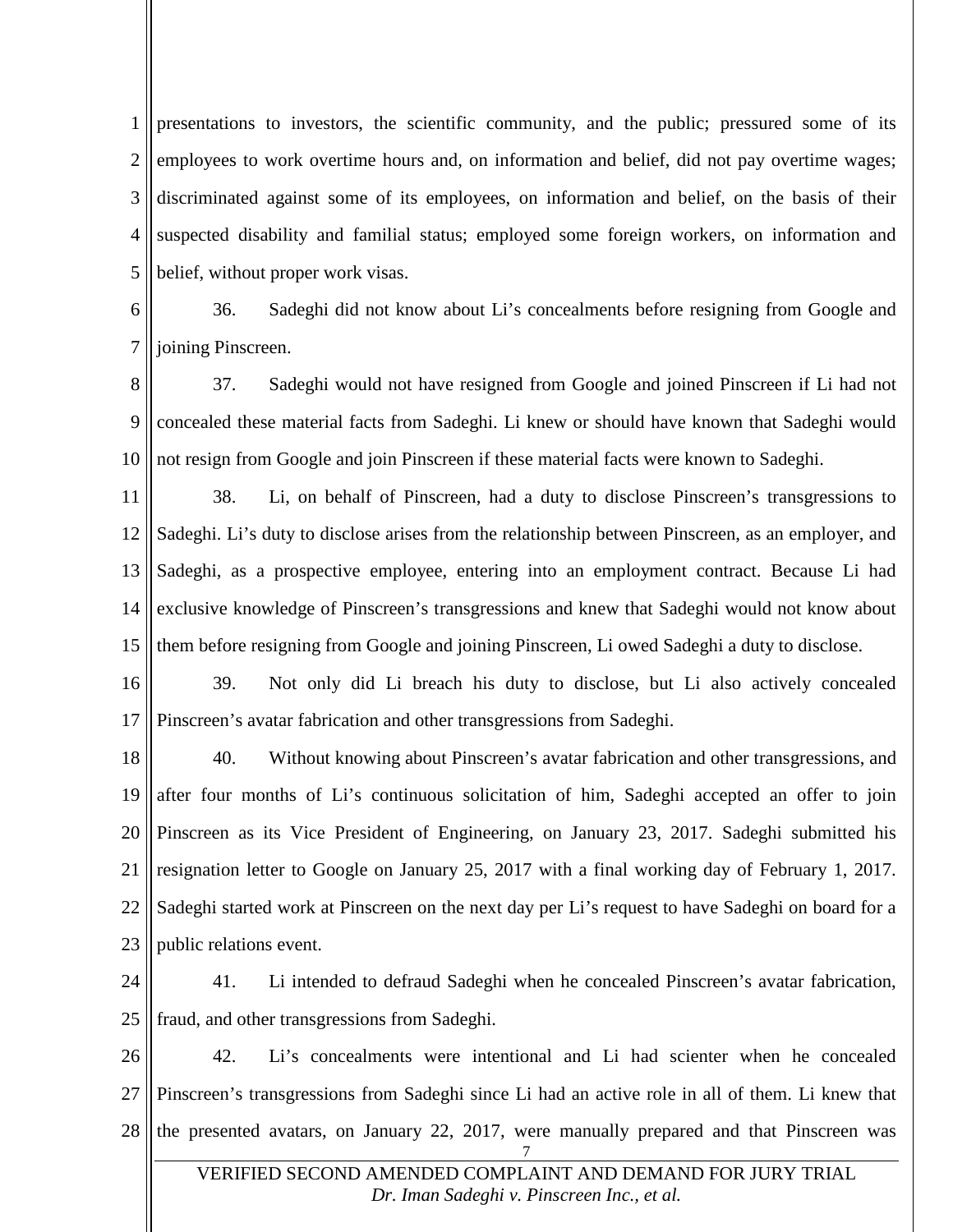1 2 3 involved in data fabrication, fraud, and other transgressions but purposely and maliciously concealed these material facts from Sadeghi in order to induce him to resign from Google, which caused Sadeghi harm.

4

43. Li's concealments from Sadeghi were a substantial factor in causing Sadeghi harm.

5 6 44. Sadeghi was damaged by being fraudulently induced to give up his employment at Google by intentional concealment and thus lost income and benefits.

7 8 9 10 11 45. As a direct, foreseeable, and proximate result of Pinscreen, through Li, willfully deceiving Sadeghi, by intentional concealment, to resign from Google and join Pinscreen, Sadeghi lost and continues to lose income and benefits; suffered and continues to suffer severe mental and emotional distress; and required and continues to seek psychotherapy, all to Sadeghi's damage, in an amount to be determined at trial.

12 13 46. Sadeghi is entitled to punitive and exemplary damages because Li's concealments, on behalf of Pinscreen, were part of a pattern of brazen deceit and therefore malicious.

14 15 16 17 18 19 20 21 22 23 24 47. After joining Pinscreen under false pretenses, Sadeghi discovered that Li, although an assistant professor, was a self-proclaimed cheater who was involved in data fabrication and scientific misconduct. Li blatantly discussed and referred to Pinscreen's avatar fabrication in group messages as "faking," "cheating," "shitty cheating," and "doing it manually." For example, on May 22, 2017, Li mandated data fabrication and stated that he did not think Pinscreen was able to autogenerate the avatars, when he wrote, in Pinscreen Team All, "if in an hour it's not working, let's do it manually and give up on it. I don't think we can make it automatic." Li mandated *cheating* in group messages including on March 27, 2017, writing, "we probably have no choice but to cheat" and on June 29, 2017 writing, "we have to [*sic*] some shitty cheating again." Li has publicly admitted<sup>[6](#page-8-0)</sup> to the authenticity of these statements and to his use of the word "cheating."

25 26 48. Fursund, Pinscreen's Chief Technical Officer ("CTO"), Hu, Nagano, Saito, Seo, Sun, and Wei knew about and aided and abetted Li in fabricating Pinscreen's avatars. Other

27

<span id="page-8-0"></span>28

6 <http://www.uscannenbergmedia.com/2018/10/30/viterbi-professor-embattled-in-lawsuit-with-his-former-employee/>

8

VERIFIED SECOND AMENDED COMPLAINT AND DEMAND FOR JURY TRIAL *[Dr. Iman Sadeghi v. Pinscreen Inc., et al.](http://sadeghi.com/dr-iman-sadeghi-v-pinscreen-inc-et-al)*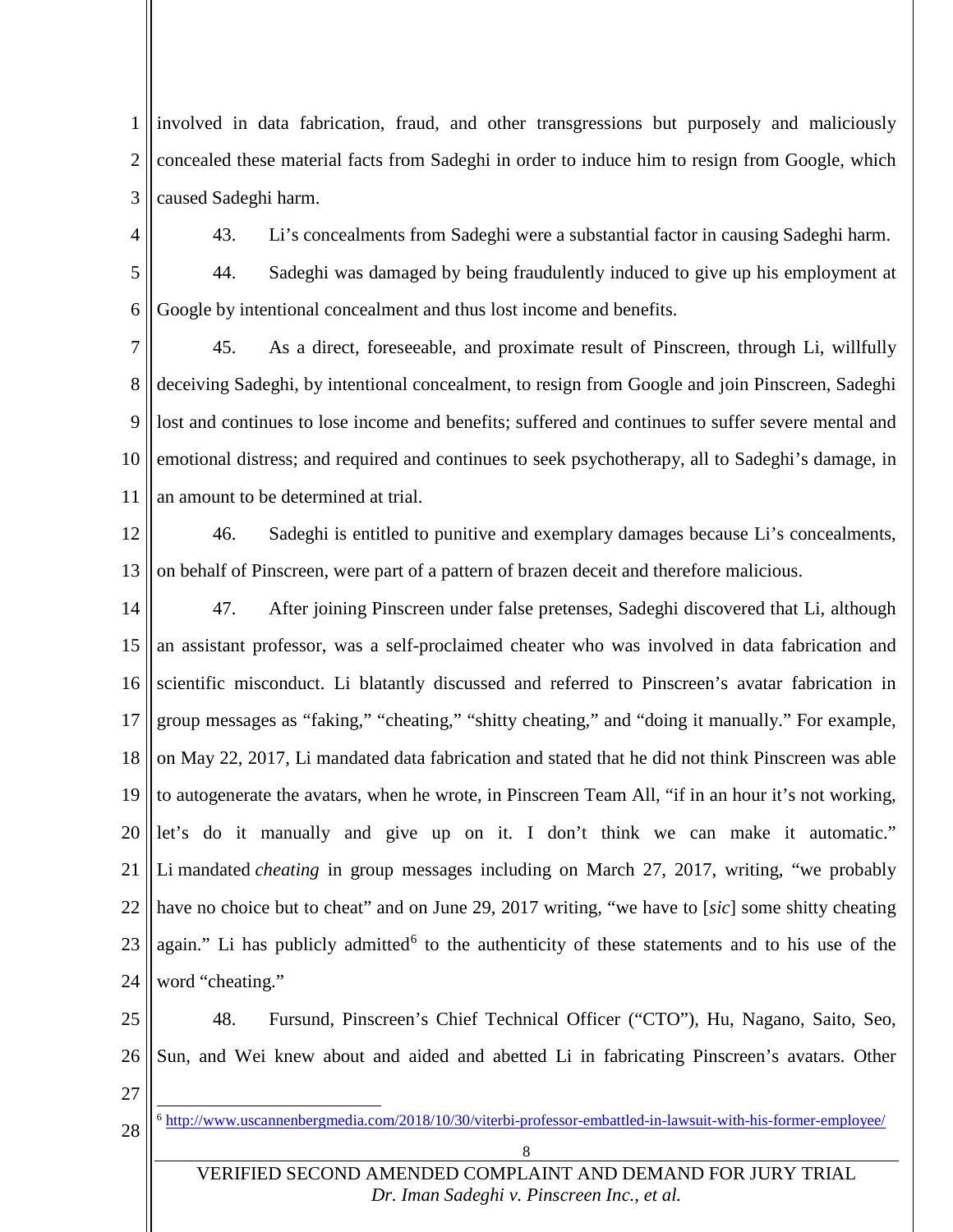1 2 3 4 5 6 Pinscreen employees knew or should have known about Li's avatar fabrication since they were participants in group messages where the fabrication was openly discussed, including in "PinscreenTeamAll" Skype group. This group included Sadeghi, Li, Fursund, Yen-Chun Chen, Stephen Chen, Hu, Kung, Nagano, Saito, Seo, Sun, Wei, Xiang, Yu, and Zhou. On January 16, 2018, Kim, co-founder and a board member of Pinscreen, told Sadeghi he knew about Pinscreen's data fabrication but not in real time.

7 8 9 10 11 12 13 14 15 16 17 49. After joining Pinscreen under false pretenses, Sadeghi gradually discovered Li's grotesque scientific and professional misconduct. Sadeghi discovered that Pinscreen, through Li, presented fabricated avatars to its prospective employees—including Sadeghi on January 22, 2017; to its prospective investors—including Softbank Venture Korea ("Softbank") on or around March 7, 2017; in its scientific submissions—including SIGGRAPH Asia Technical Papers on May 23, 2017; and to the public—including at SIGGRAPH RTL on August 1, 2017. Sadeghi discovered, on information and belief, that Pinscreen failed to pay delinquent overtime wages to some of its employees—including Nagano and Seo; discriminated against some of its employees—including Xiang and Fursund; and employed some foreign workers without proper work visas—including Li and Yen-Chun Chen. **THIRD CAUSE OF ACTION**

18 19 20 21 22 23 24 25 26 27 28 **Battery (Against Li, Yen-Chun Chen, Hu, Kung, Pinscreen, and Does 1-100)** 50. The allegations contained in each paragraph above are incorporated by reference as if fully set forth herein. 51. The defendants, including, Li, Yen-Chun Chen, Hu, and Kung, committed battery on Sadeghi through intentional, non-consensual, offensive, and harmful physical contact. 52. The battery did not fall within the reasonably anticipated conditions of Sadeghi's role as the Vice President of Engineering at Pinscreen and was committed outside of Pinscreen's premises and outside the course and scope—and after—Sadeghi's employment. 53. Li, and three other Pinscreen employees, Yen-Chun Chen, Hu, and Kung, who followed Li's orders, were acting within the course and scope of their employment.

VERIFIED SECOND AMENDED COMPLAINT AND DEMAND FOR JURY TRIAL *[Dr. Iman Sadeghi v. Pinscreen Inc., et al.](http://sadeghi.com/dr-iman-sadeghi-v-pinscreen-inc-et-al)*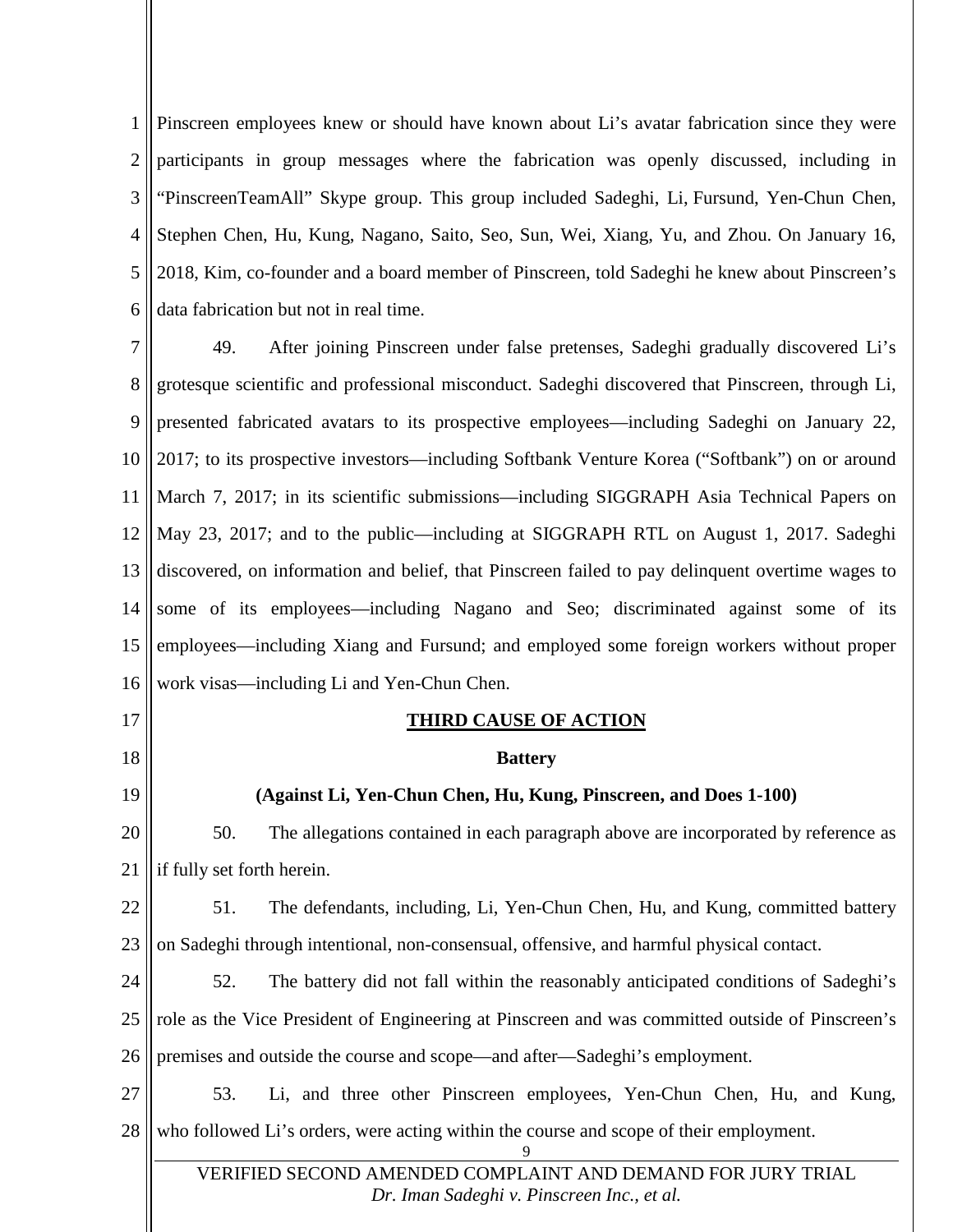1 2 3 54. On August 7, 2017, Li and three other Pinscreen employees, Yen-Chun Chen, Hu, and Kung, under Li's commands, surrounded Sadeghi and physically attacked him outside of Pinscreen's premises and after Sadeghi's termination.

4 5 6 7 55. They intentionally touched and grabbed Sadeghi and his backpack, which he was . wearing, forcefully restrained him, physically attacked him, and violently shoved him to the ground. 56. The defendants intended to touch, grab, restrain, attack, and shove Sadeghi to the ground.

8 9 57. Sadeghi did not consent to being touched, grabbed, restrained, attacked, and shoved to the ground by the defendants.

10 11 58. Sadeghi was damaged by being brutally battered and suffered injuries to his left eye and his previously dislocated right shoulder, requiring medical attention and physical therapy.

12 13 14 15 16 59. As a direct, foreseeable, and proximate result of defendants' battery, Sadeghi was offended, harmed, and physically injured; suffered and continues to suffer severe physical, mental, and emotional distress; required medical attention; required and continues to seek physical therapy and psychotherapy; and suffered and continues to suffer from Post-Traumatic Stress Disorder ("PTSD"), all to Sadeghi's damage, in an amount to be determined at trial.

17 18 60. Sadeghi is entitled to punitive and exemplary damages because a brutal physical attack by several employees is an undeniably malicious act.

19 20 21 61. Li publicly denied the battery to the press and refused to produce the security camera footage of the incident during the discovery. The security camera footage was later obtained from Pinscreen's building security.

22 23 24 25 62. Although the security cameras captured the brutal attack, Li denied the allegations, including the battery, in the press and proclaimed that "all the allegations are 100% false,"[7](#page-10-0) that "no one assaulted [Sadeghi]," and alleged that "the exact opposite happened."<sup>[8](#page-10-1)</sup> The now public security camera footage of the battery<sup>[9](#page-10-2)</sup> confirms Sadeghi's allegations and exposes Li's lies.

26

- <span id="page-10-1"></span><span id="page-10-0"></span>27 7 <https://www.latimes.com/business/technology/la-fi-pinscreen-lawsuit-20180620-story.html>
	- <sup>8</sup> [https://www.theregister.co.uk/2018/07/18/pinscreen\\_fraud\\_claims](https://www.theregister.co.uk/2018/07/18/pinscreen_fraud_claims/) <http://sadeghi.com/dr-iman-sadeghi-v-pinscreen-inc-et-al/#battery>
- <span id="page-10-2"></span>28

10

VERIFIED SECOND AMENDED COMPLAINT AND DEMAND FOR JURY TRIAL *[Dr. Iman Sadeghi v. Pinscreen Inc., et al.](http://sadeghi.com/dr-iman-sadeghi-v-pinscreen-inc-et-al)*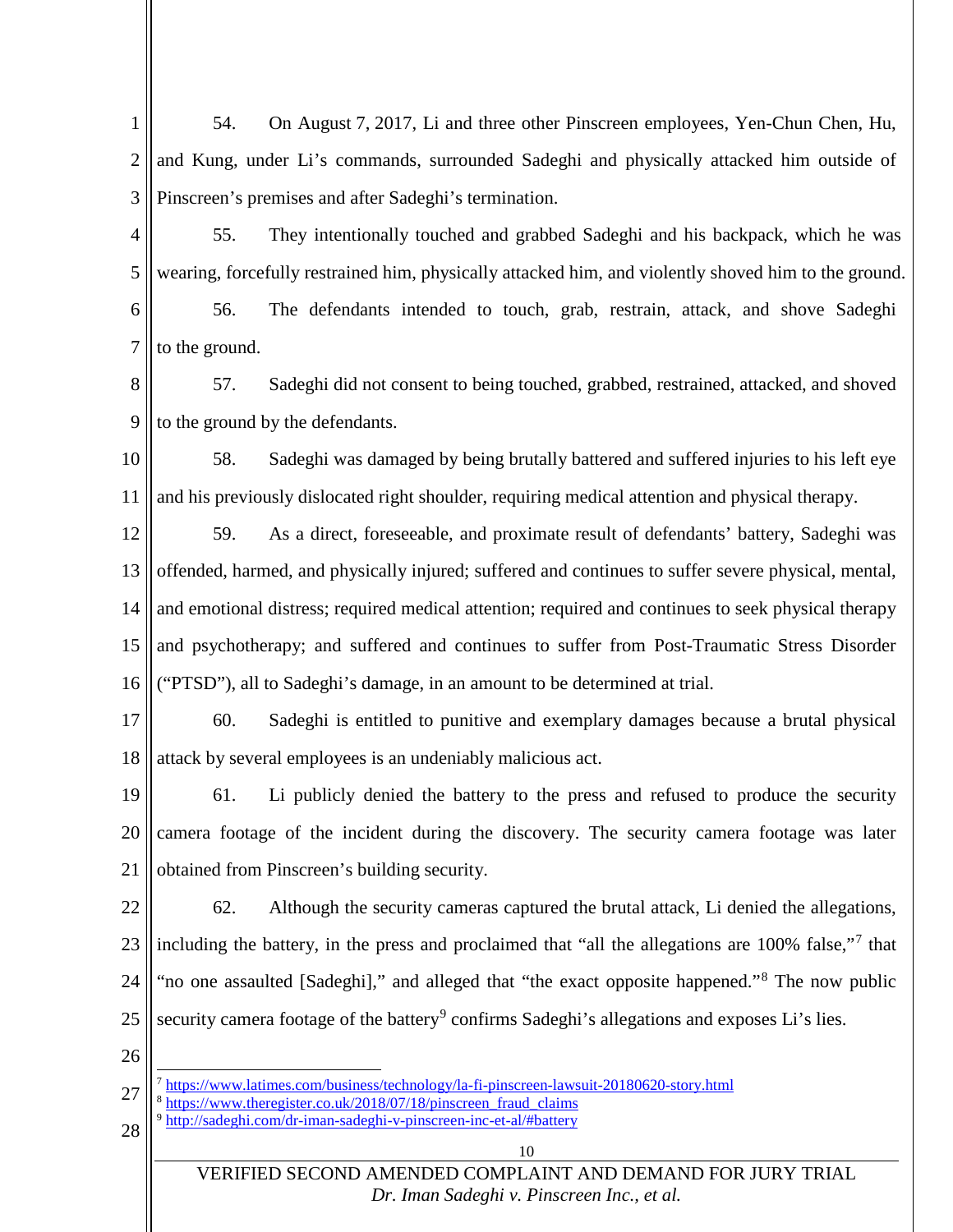<span id="page-11-0"></span>

| 1              | <b>FOURTH CAUSE OF ACTION</b>                                                                             |  |
|----------------|-----------------------------------------------------------------------------------------------------------|--|
| $\overline{2}$ | Violation of California Labor Code § 1102.5 - Retaliation Against Whistleblowing                          |  |
| 3              | (Against Pinscreen)                                                                                       |  |
| $\overline{4}$ | 63.<br>The allegations contained in each paragraph above are incorporated by reference as                 |  |
| 5              | if fully set forth herein.                                                                                |  |
| 6              | Li, on behalf of Pinscreen, wrongfully terminated Sadeghi in retaliation for his<br>64.                   |  |
| $\overline{7}$ | objections to Li's and Pinscreen's avatar fabrication, fraud on investors, discrimination, wage and       |  |
| 8              | visa violations, and other transgressions. Since Sadeghi had reasonable cause to believe that Li's        |  |
| 9              | and Pinscreen's transgressions constituted violations of California and federal laws, Sadeghi's           |  |
| 10             | objections to these activities were protected whistleblowing activities.                                  |  |
| 11             | Sadeghi entered into an employment contract with Pinscreen on January 23, 2017,<br>65.                    |  |
| 12             | which is signed by both Li and Sadeghi.                                                                   |  |
| 13             | On information and belief, Pinscreen, under Li's leadership, had presented<br>66.                         |  |
| 14             | fabricated avatars in its submission to SIGGRAPH Technical Papers, on January 16, prior to                |  |
| 15             | Sadeghi's employment—and before Li's initial fraudulent representations to Sadeghi.                       |  |
| 16             | 67.<br>On information and belief, Pinscreen, through Li, presented fabricated avatars to its              |  |
| 17             | prospective investor, Softbank, on or around March 7, 2017. On information and belief,                    |  |
| 18             | Pinscreen's presentation of fabricated avatars to Softbank was a contributing factor in Softbank's        |  |
| 19             | investment in Pinscreen. On information and belief, Pinscreen, through Li, defrauded Softbank             |  |
| 20             | by presenting Softbank with fabricated avatars. On information and belief, Softbank entered into          |  |
| 21             | an investment contract with Pinscreen for around \$2 million. In Pinscreen Team All, on June 17,          |  |
| 22             | 2017, when the investment agreement between Pinscreen and Softbank was about to be finalized,             |  |
| 23             | Li wrote, "Pinscreen just fucked Softbank."                                                               |  |
| 24             | On April 4, 2017, Pinscreen submitted fabricated avatars to SIGGRAPH RTL. On<br>68.                       |  |
| 25             | information and belief, Li commissioned a Germany-based freelance artist, named Leszek, to                |  |
| 26             | manually prepare the hair shapes for avatars presented in the submission—costing Li hundreds of           |  |
| 27             | Euros. Pinscreen's technology was and, on information and belief, still is incapable of                   |  |
| 28             | autogenerating hair shapes with intricacies demonstrated in Leszek's handmade hair shape for Haley<br>11  |  |
|                | VERIFIED SECOND AMENDED COMPLAINT AND DEMAND FOR JURY TRIAL<br>Dr. Iman Sadeghi v. Pinscreen Inc., et al. |  |

 $\mathsf{I}$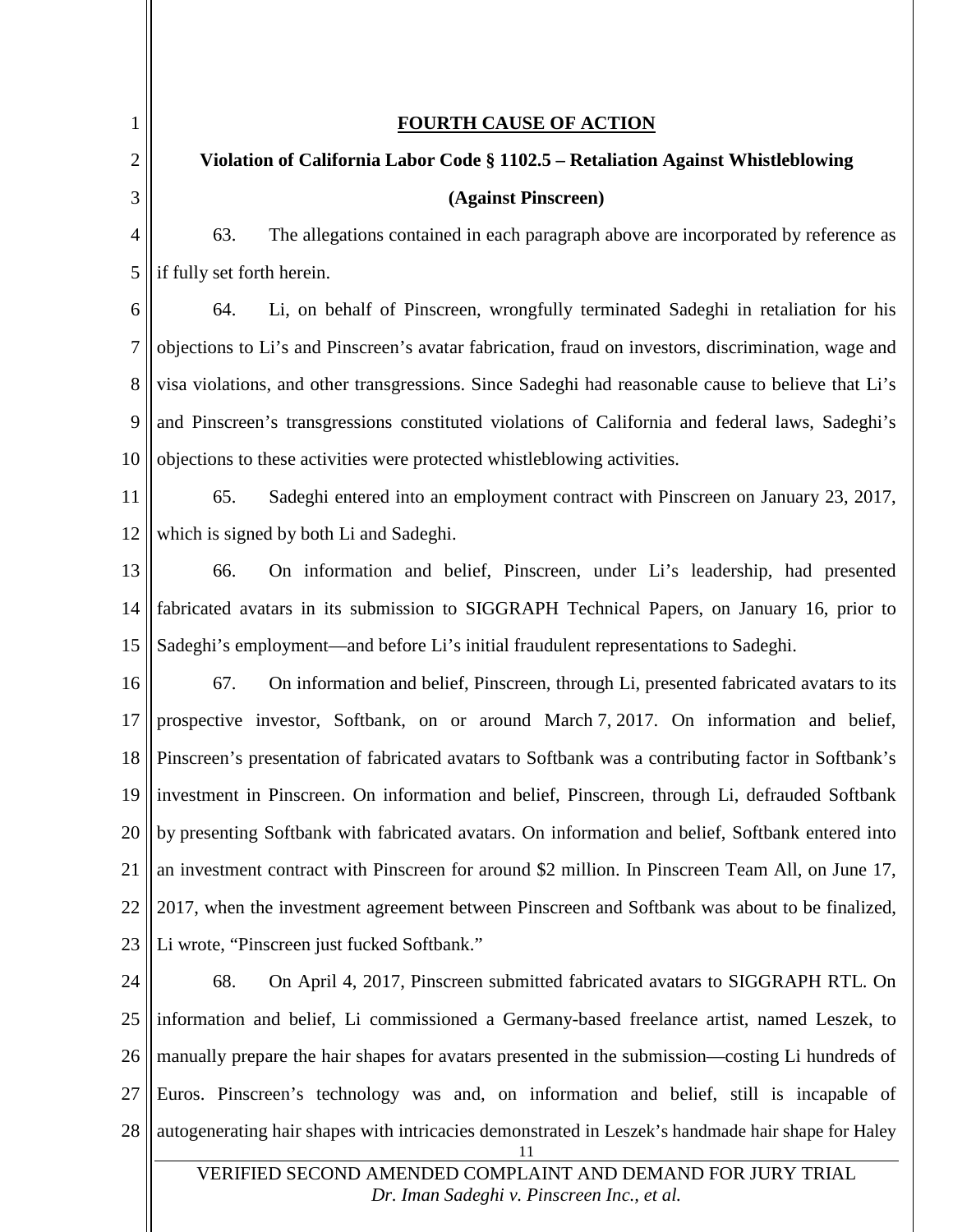1 2 3 4 5 6 Dunphy's avatar in the submission. Every single avatar and hair shape presented by Pinscreen in its SIGGRAPH RTL submission was fabricated. All avatars were manually prepared and tweaked by Pinscreen employees and or freelance artists. Pinscreen's submission to SIGGRAPH 2017 Real-Time Live ("RTL") titled "Pinscreen: Creating Performance-Driven Avatars in Seconds"; coauthored by Li, Saito, Wei, Sadeghi, Hu, Seo, Nagano, Fursund, Yen-Chun Chen, and Stephen Chen; and published in the ACM Digital Library<sup>[10](#page-12-0)</sup> contains fabricated avatars.

7 8 9 10 11 12 13 14 15 16 69. On May 23, 2017, Pinscreen submitted fabricated avatars, fabricated hair shapes, fabricated hair colors, and fabricated eye colors to SIGGRAPH Asia Technical Papers. Every single avatar and hair shape presented by Pinscreen in its SIGGRAPH Asia submission was fabricated. All avatars were manually prepared and tweaked by Pinscreen employees and or freelance artists. On information and belief, Pinscreen's submission contained fabricated hair shapes by Leszek, fabricated hair colors by Fursund, fabricated eye colors by Nagano, fabricated hair segmentations by Hu, and fabricated focal lengths by Saito. Pinscreen's SIGGRAPH Asia 2017 Technical Papers publication titled "Avatar Digitization from a Single Image for Real-Time Rendering"; co-authored by Hu, Saito, Wei, Nagano, Seo, Fursund, Sadeghi, Sun, Yen-Chun Chen, and Li; and published in the ACM Digital Library<sup>[11](#page-12-1)</sup> contains fabricated avatars.

17 18 19 20 21 22 23 24 25 70. On August 1, 2017, during its demo at SIGGRAPH RTL at the Los Angeles Convention Center, Pinscreen, under Li's leadership, orchestrated an elaborate public deception in front of thousands of attendees, as well as online viewers around the world. During the demo, Pinscreen led the audience to believe that an avatar of Sadeghi was being generated for the very first time—in front of their eyes—in around 5 seconds. In reality, Sadeghi's avatar was pre-built for the demo and required hours of human labor. Every single avatar and hair shape presented by Pinscreen during its RTL demo was fabricated. All avatars were manually prepared and tweaked by Pinscreen employees, including Sun. Pinscreen's public demo at SIGGRAPH 2017 Real-Time Live ("RTL") titled "Pinscreen: Creating Performance-Driven Avatars in Seconds"; co-presented

<span id="page-12-1"></span><span id="page-12-0"></span><sup>27</sup> 28 <sup>10</sup> <https://dl.acm.org/citation.cfm?id=3107546> <sup>11</sup> <https://dl.acm.org/citation.cfm?id=31310887>

VERIFIED SECOND AMENDED COMPLAINT AND DEMAND FOR JURY TRIAL *[Dr. Iman Sadeghi v. Pinscreen Inc., et al.](http://sadeghi.com/dr-iman-sadeghi-v-pinscreen-inc-et-al)*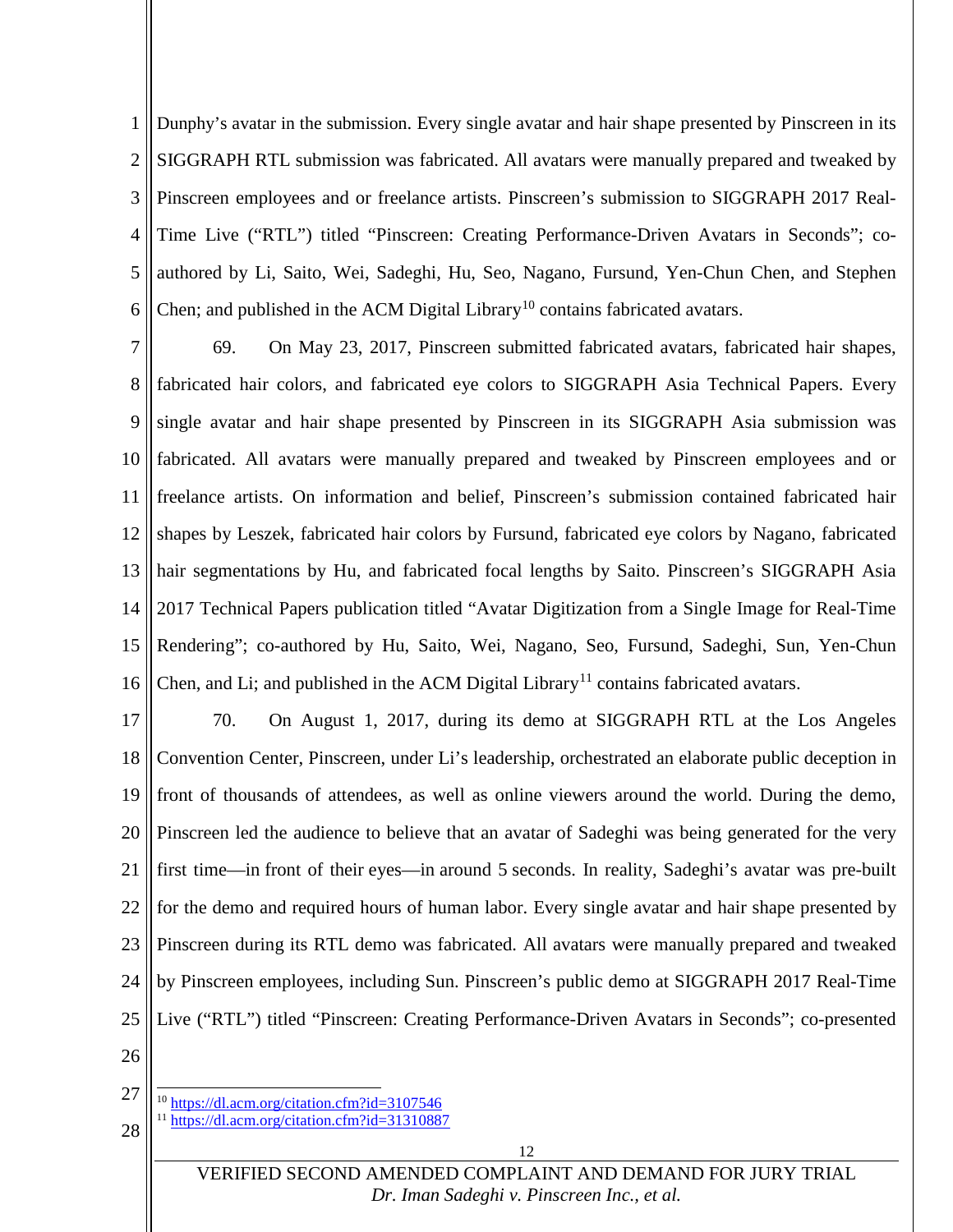1 2 by Li, Sadeghi, Nagano, Seo, and Sun; and published in the ACM Digital Library<sup>[12](#page-13-0)</sup> and ACM  $SIGGRAPH$  YouTube channel<sup>[13](#page-13-1)</sup> contains fabricated avatars.

3 4 5 6 7 71. Submitting fabricated data in scientific representations is universally condemned by established scientific code of ethics as scientific misconduct. Fabrication and Falsification are classified as Research Misconduct, and instances of Scientific Misconduct, by the University of Southern California's official policies<sup>[14](#page-13-2)</sup> and are in violation of ACM Code of Ethics & Professional Conduct<sup>15</sup>.

8 9 10 11 12 13 14 15 16 17 72. Pinscreen's avatar fabrication was a deception of the public, violation of the universally established scientific code of ethics, and a betrayal to scientists. Among those deceived by Pinscreen's publications and public demonstrations, were its actual, potential, and prospective investors. Pinscreen's avatar fabrication resulted in publications, demonstrations, and favorable news articles, which, on information and belief, gave Pinscreen an advantage in the competitive market by attracting millions of investor dollars to the company. Li wrote on November 8, 2016 and December 26, 2016 that Pinscreen's valuation was \$30 million. During a phone conversation on February 21, 2017, Pinscreen informed Sadeghi that the company's valuation was \$57.5 million. Li stated on June 17, 2017 that after the investment agreement with Softbank, Pinscreen's valuation had increased to more than \$100 million.

18 19 20 21 22 73. Sadeghi had reasonable cause to believe that Pinscreen's representation of fabricated avatars to the public, to its investors, and in its publications constituted a fraud on investors and a deception of the public, in violation of California law, including but not limited to Business & Professional Code § 17200, California Corporations Code § 25401, California Civil Code §§ 1572, 1709, and 1710.

23 24 25 74. Sadeghi also discovered that Pinscreen, through Li, pressured some of its employees into working overtime hours but, on information and belief, did not pay them overtime wages. On information and belief, Nagano and Seo, each worked, on average, around 110 hours

- <span id="page-13-2"></span><span id="page-13-1"></span>27 <sup>13</sup> [https://www.youtube.com/watch?v=hpuEdXn\\_M0Q&t=31m6s](https://www.youtube.com/watch?v=hpuEdXn_M0Q&t=31m6s)
	- <sup>14</sup> <https://policy.usc.edu/scientific-misconduct/>
	- <sup>15</sup> <https://www.acm.org/code-of-ethics>

#### <span id="page-13-3"></span>28

13

VERIFIED SECOND AMENDED COMPLAINT AND DEMAND FOR JURY TRIAL *[Dr. Iman Sadeghi v. Pinscreen Inc., et al.](http://sadeghi.com/dr-iman-sadeghi-v-pinscreen-inc-et-al)*

<span id="page-13-0"></span><sup>26</sup> <sup>12</sup> [https://dl.acm.org/ft\\_gateway.cfm?id=3107546&ftid=1920365](https://dl.acm.org/ft_gateway.cfm?id=3107546&ftid=1920365)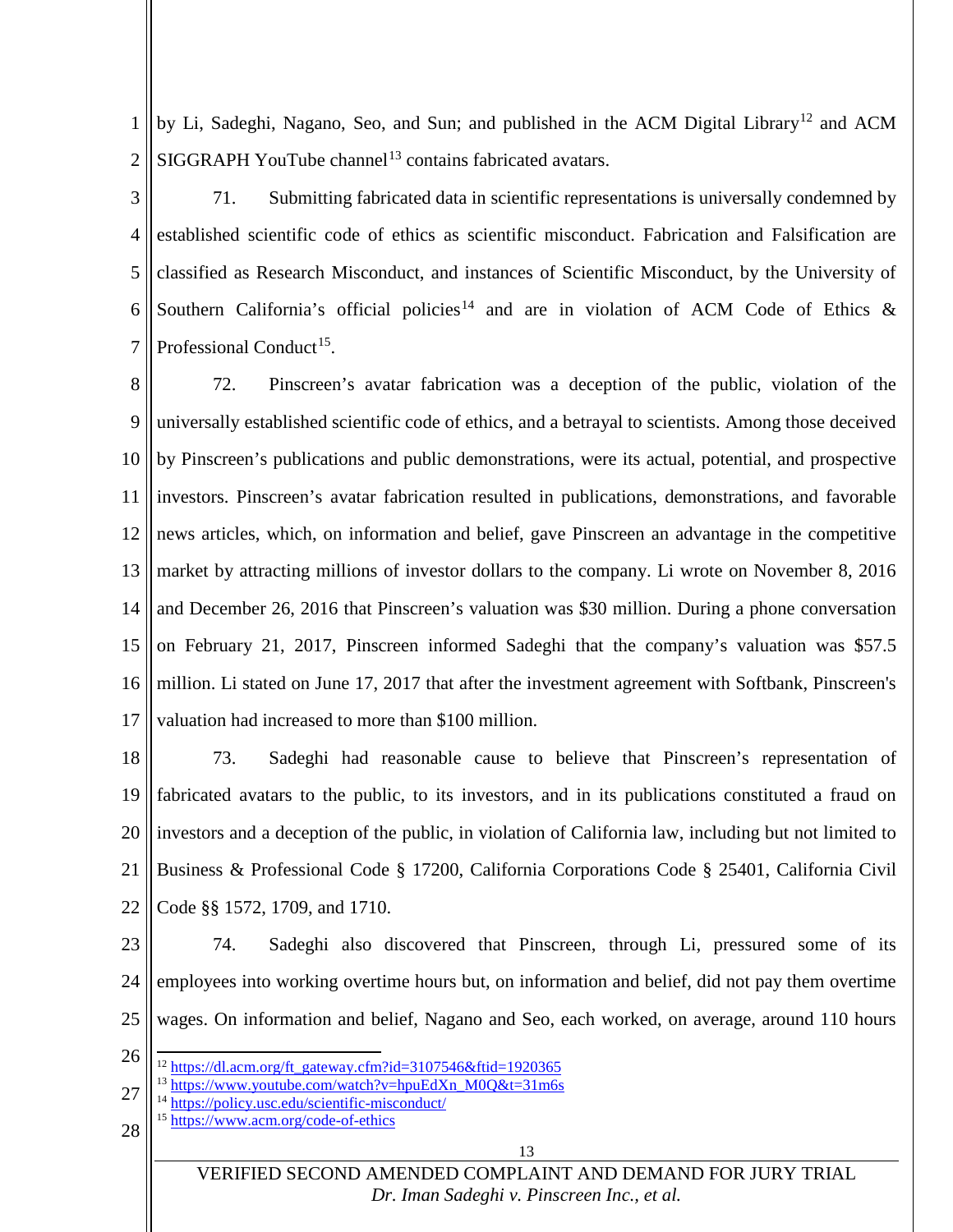1 2 3 4 5 6 7 8 per week for three consecutive months in May, June, and July of 2017 without receiving overtime wages. Sadeghi discovered that Pinscreen, through Li, discriminated against some of its employees, on information and belief, on the basis of their suspected disability and familial status. Li harassed, bullied, and discriminated against Xiang, on information and belief, on the basis of his suspected disability. Li discriminated against Fursund, on information and belief, on the basis of his familial status. Sadeghi discovered that Pinscreen, employed some foreign workers, on information and belief, without proper work visas. On information and belief, Li and Yen-Chun Chen, performed work for Pinscreen without proper work visas.

9 10 11 12 13 14 15 16 75. Sadeghi had reasonable cause to believe that Pinscreen's failure to pay overtime wages was in violation of California labor laws, including but not limited to Labor Code §§ 510 and 204. Sadeghi had reasonable cause to believe that Pinscreen's discrimination against its employees was in violation of public policy, as well as the California Fair Employment and Housing Act, *Gov. Code* § 12900, *et seq*. Sadeghi had reasonable cause to believe that Pinscreen's employment of foreign workers without proper work visas was in violation of federal immigration laws, including the Immigration Reform and Control Act of 1986 and the Illegal Immigration Reform and Immigrant Responsibility Act of 1996, including but not limited to 8 U.S.C. § 1324a.

17 18 19 20 21 22 23 76. Sadeghi objected to Li regarding Li's and Pinscreen's avatar fabrication including on March 9, 2017, May 23, 2017, July 22, 2017, and August 7, 2017; fraud on investors including on July 22, 2017, and August 7, 2017; scientific misconduct including on March 9, 2017, May 23, 2017, July 22, 2017, and August 7, 2017; public deception including on July 22, 2017, and August 7, 2017; failure to pay overtime wages including on June 28, 2017, and August 7, 2017; discrimination including on June 28, 2017; and employment of foreign workers without proper work visas including on March 9, 2017, and June 28, 2017.

24 25 26 27 77. Because Sadeghi had reasonable cause to believe that Li's and Pinscreen's avatar fabrication, fraud on investors, and other transgressions constituted violations of California and federal laws, Sadeghi's objections to these deceptive and unlawful activities were protected whistleblowing activities.

14 78. When confronted by Sadeghi regarding Li's and Pinscreen's avatar fabrication, on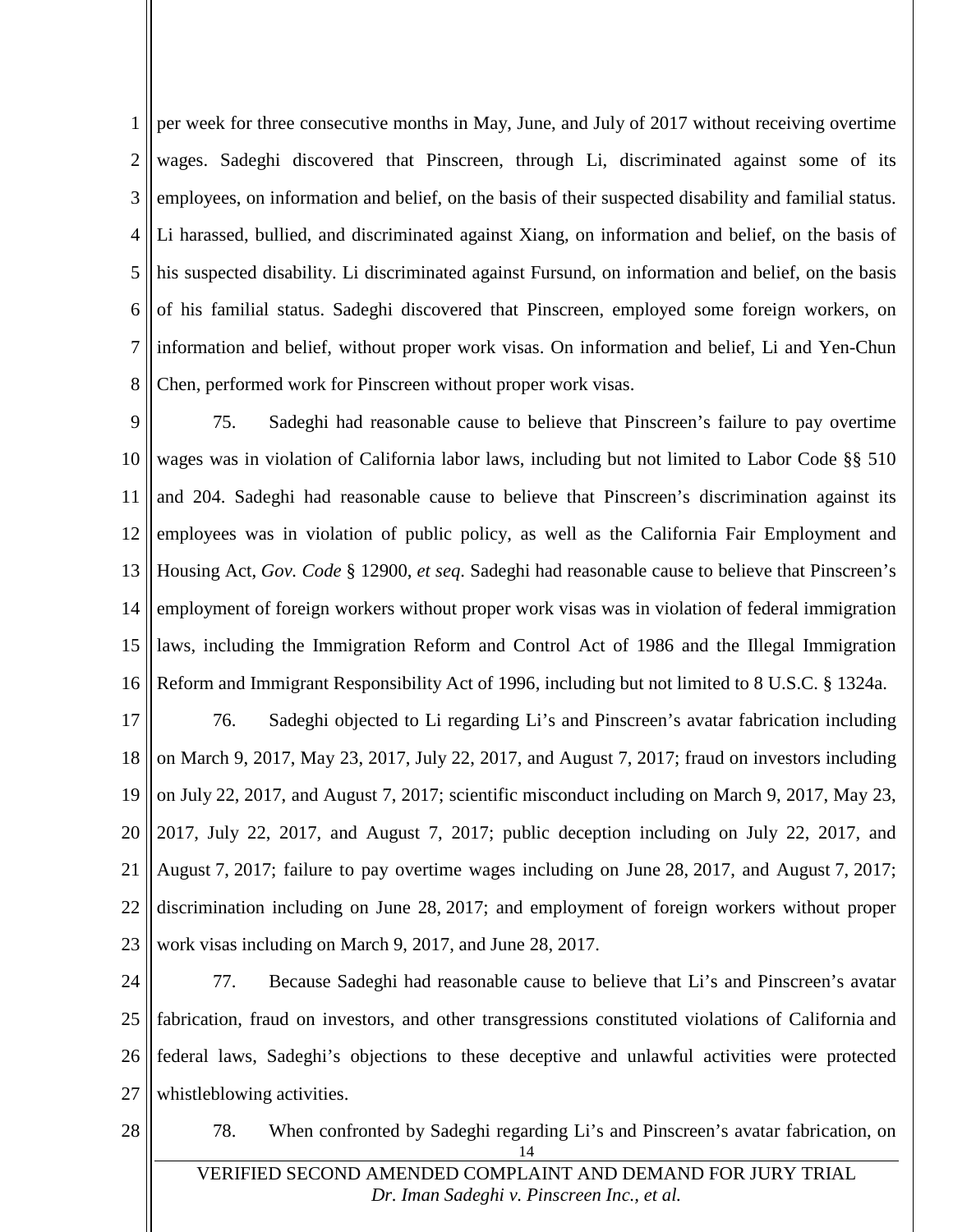1 2 3 4 May 23, 2017, Li contended that Pinscreen would be able to achieve Li's inflated claims in time for subsequent publications, which Li considered to be crucial for Pinscreen's industry exposure and success. On that same day, Li promised Sadeghi that Pinscreen would never fabricate its avatars in public representations and stated, "We won't present something we don't have."

5 6 7 79. Li broke this promise, on August 1, 2017, when Pinscreen, under Li's leadership, orchestrated an elaborate deception of an audience of thousands on the stage of SIGGRAPH Real-Time Live ("RTL").

8 9 10 11 12 80. On Sunday, August 6, 2017, shortly after the SIGGRAPH conference, Sadeghi requested to have a meeting to reiterate his concerns and objections to Li's and Pinscreen's avatar fabrication, fraud on investors, public deception, and delinquent overtime wages. Sadeghi wrote in an email to Li and Yen-Chun Chen, "I would like to have a 1:1 meeting to talk about multiple important topics." Li agreed to have the meeting the next day.

13

81. On Monday, August 7, 2017, Pinscreen terminated Sadeghi.

14 15 16 17 18 82. On August 7, 2017, in retaliation for Sadeghi's whistleblowing and objections to Li regarding Pinscreen's various transgressions—including its public deception at SIGGRAPH RTL—Pinscreen terminated Sadeghi within his first working hour after Pinscreen's deceptive RTL demo, during the very same meeting that Sadeghi had requested to object to Li's and Pinscreen's deceptive and unlawful practices.

19 20 21 83. Sadeghi's termination was conducted in retaliation for his protected whistleblowing activities and objections to Li regarding Li's and Pinscreen's transgressions in violation of California's whistleblowing protection laws provided in California Labor Code § 1102.5.

- 22 23 84. Li knew that Sadeghi objected to Li's and Pinscreen's transgressions directly to Li who had authority over Sadeghi and could correct the violations.
- 24 25 26 85. On information and belief, Li believed that Sadeghi disclosed or might disclose Li's and Pinscreen's fraud on investors, discrimination, and wage and visa violations to a government or law enforcement agency.

27 28 15 86. On information and belief, Li's retaliation and wrongful termination of Sadeghi from Pinscreen was orchestrated by Li in part for personal motives unrelated to his agency for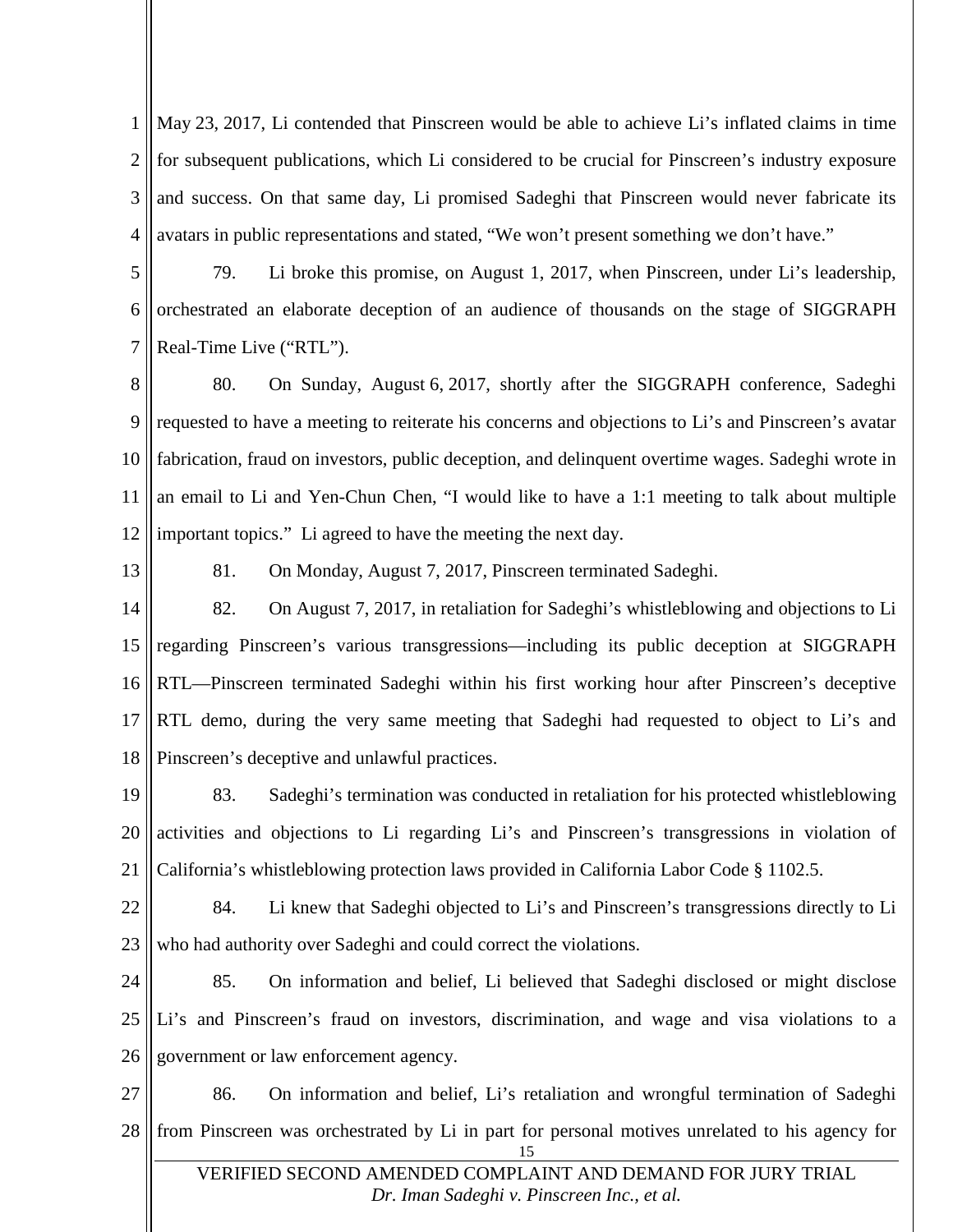1 Pinscreen and in part for motives that did not benefit Pinscreen.

2 3 4 5 6 7 8 87. On information and belief, Li retaliated against and wrongfully terminated Sadeghi from Pinscreen in part because he feared Sadeghi would expose Li's scientific and professional misconduct—including his data fabrication and his performing of work without a proper visa. When levelled against an academician and scientist, the allegations against Li are grave. The strongest community strictures prohibit scientists from submitting fabricated data; in so doing—violating core ethical commitments of his profession—Li incurred the most serious professional risks.

9 10 11 88. On information and belief, Li retaliated against and wrongfully terminated Sadeghi from Pinscreen in part because he feared Sadeghi would expose the performing of work by Li's now wife, Yen-Chun Chen, without a proper work visa.

12 13 89. Sadeghi's protected whistleblowing activities and objections to Li regarding Li's and Pinscreen's transgressions were a contributing factor in Sadeghi's termination.

14 15 90. Sadeghi was damaged by being unlawfully retaliated against and wrongfully terminated from Pinscreen and thus lost income and benefits.

16 17 18 19 20 91. As a direct, foreseeable, and proximate result of his wrongful termination from Pinscreen and in retaliation for his whistleblowing and objections, Sadeghi lost and continues to lose income and benefits; suffered and continues to suffer severe mental and emotional distress; and required and continues to seek psychotherapy, all to Sadeghi's damage, in an amount to be determined at trial.

21 22 23 24 92. Li's retaliation against Sadeghi, on behalf of Pinscreen, was in a deliberate, cold, callous, malicious, oppressive, and intentional manner in order to injure and damage Sadeghi. Therefore, Sadeghi is entitled to punitive and exemplary damages against Pinscreen in an amount appropriate to punish to be determined at trial.

25 26 27 28 16 93. On August 9, 2017, two days after Sadeghi's termination, Sadeghi's counsel informed Pinscreen that Sadeghi may have a Labor Code §1102.5 whistleblower retaliation claim and a claim for wrongful termination in violation of public policy. Sadeghi's counsel demanded Pinscreen to preserve all relevant Electronically Stored Information ("ESI"), including the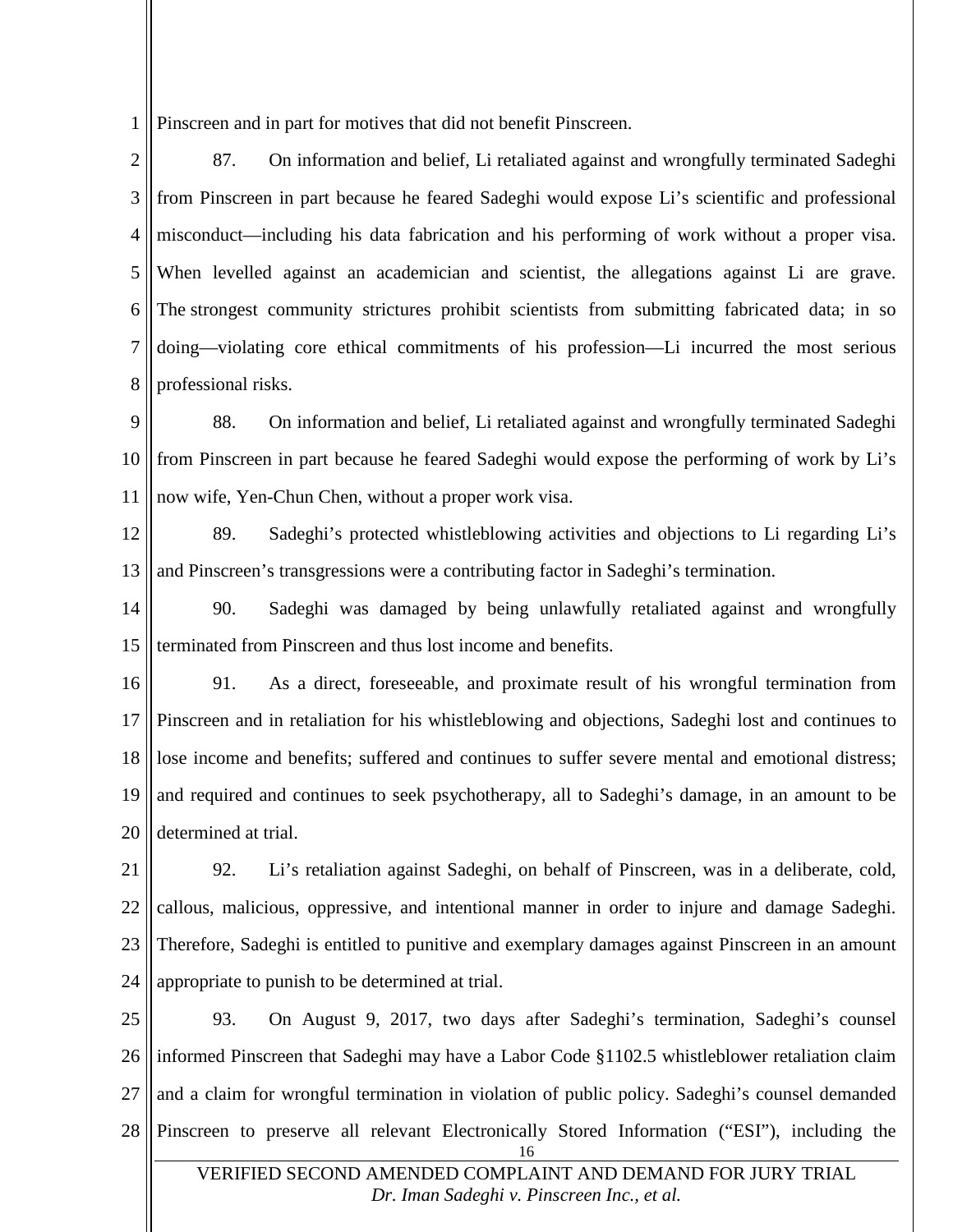1 2 3 4 5 6 software codebase for Pinscreen's RTL demo, which was stored in a third-party repository called GitLab.<sup>[16](#page-17-0)</sup> This version-controlled repository stores snapshots of the codebase as it existed at a specific time. Pinscreen's application that was executed during SIGGRAPH RTL, on August 1, 2017, can be retrieved using this repository. No matter who uses this version of the application to generate their own avatar from a webcam—as Pinscreen demonstrated—the pre-built avatar of Sadeghi will be displayed every time.

7 8 9 10 94. The following figures compare Pinscreen's fabricated avatars in its submissions to SIGGRAPH Asia 2017 and SIGGRAPH RTL 2017 to the actual corresponding autogenerated avatars produced by a third party<sup>[17](#page-17-1)</sup> using Pinscreen's app, more than a year after the submissions. Pinscreen's actual autogenerated avatars are inferior to its prior fabricated representations.

Manually Prepared

**Fabricated Avatar** 

to SIGGRAPH Asia

on May 23, 2017

Manually Prepared

**Fabricated Avatar** 

**Actual Automatically** 

**Generated Avatar** 

using Pinscreen's app

around July 21, 2018

**Actual Automatically** 

**Generated Avatar** 

using Pinscreen's app

around July 21, 2018

Submitted by Pinscreen Generated by a third party

Submitted by Pinscreen Generated by a third party

17 VERIFIED SECOND AMENDED COMPLAINT AND DEMAND FOR JURY TRIAL *[Dr. Iman Sadeghi v. Pinscreen Inc., et al.](http://sadeghi.com/dr-iman-sadeghi-v-pinscreen-inc-et-al)*

to SIGGRAPH RTL

on April 4, 2017

<sup>16</sup> [https://gitlab.com/pinscreen/rtl-app.git,](https://gitlab.com/pinscreen/rtl-app.git) branch: master, date: August 1, 2017

<sup>17</sup> <https://www.zhihu.com/question/285705808/answer/446014560>

**Input Image** 

Input Image









15

17

19

20

21

22

23

24

25

26

<span id="page-17-0"></span>27

<span id="page-17-1"></span>28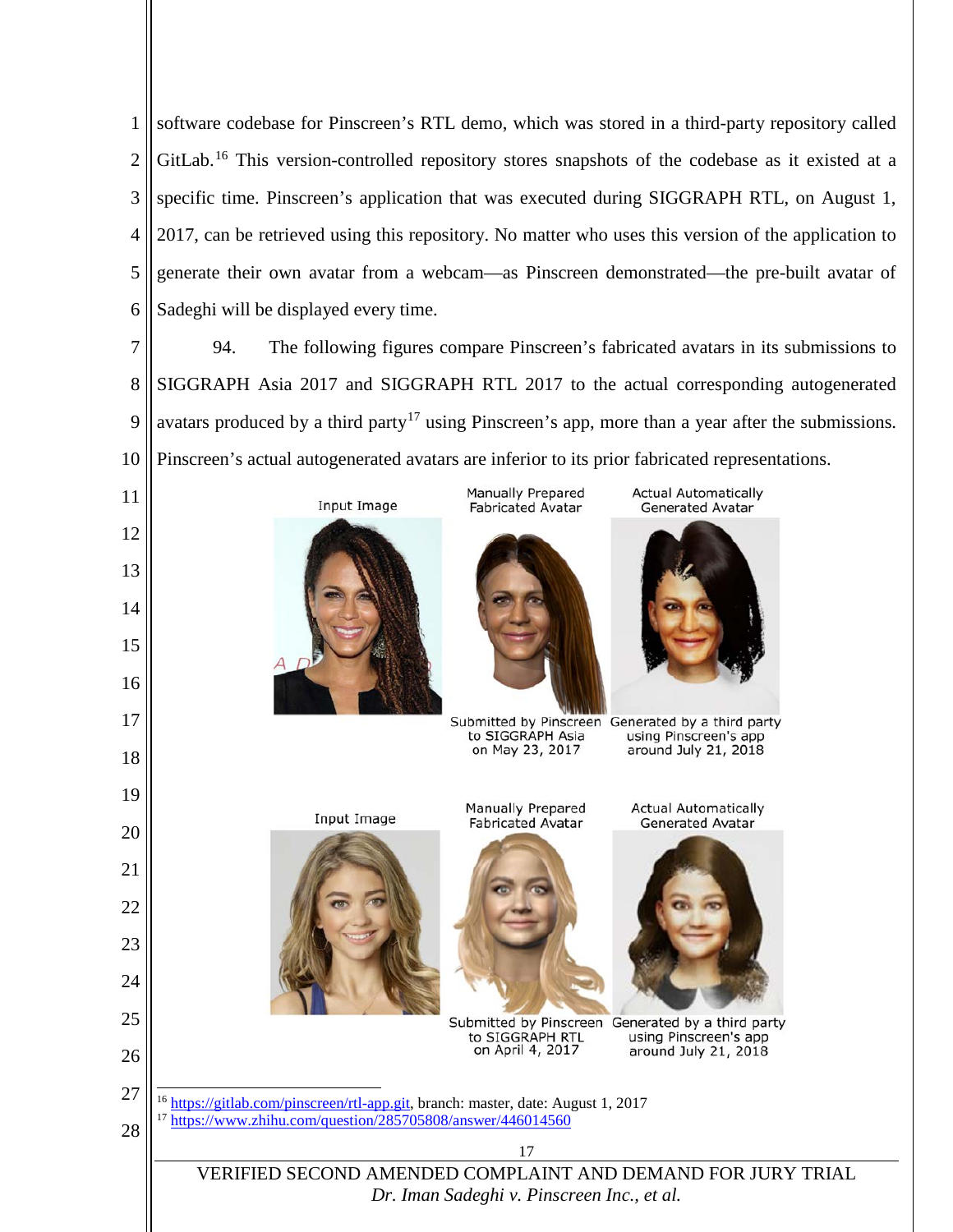<span id="page-18-0"></span>

| 1              | <b>FIFTH CAUSE OF ACTION</b>                                                                                                                                      |  |
|----------------|-------------------------------------------------------------------------------------------------------------------------------------------------------------------|--|
| $\overline{2}$ | <b>Breach of Employment Contract</b>                                                                                                                              |  |
| 3              | (Against Pinscreen)                                                                                                                                               |  |
| $\overline{4}$ | 95.<br>The allegations contained in each paragraph above are incorporated by reference as                                                                         |  |
| 5              | if fully set forth herein.                                                                                                                                        |  |
| 6              | 96.<br>Pinscreen breached Sadeghi's employment contract, causing him harm.                                                                                        |  |
| 7              | 97.<br>Pinscreen's contract breach included violating the covenant of good faith and fair                                                                         |  |
| 8              | dealing, implied by law into every contract.                                                                                                                      |  |
| 9              | 98.<br>Sadeghi entered into an employment contract with Pinscreen on January 23, 2017,                                                                            |  |
| 10             | which is signed by both Li and Sadeghi.                                                                                                                           |  |
| 11             | 99.<br>Sadeghi substantially performed all of his duties under the contract.                                                                                      |  |
| 12             | 100.<br>Pinscreen materially breached Sadeghi's employment contract by requiring                                                                                  |  |
| 13             | Sadeghi to participate in the preparation and presentation of fabricated avatars, including in                                                                    |  |
| 14             | Pinscreen's public deception at SIGGRAPH RTL, on August 1, 2017.                                                                                                  |  |
| 15             | 101.<br>Pinscreen materially breached Sadeghi's employment contract by retaliating against                                                                        |  |
| 16             | Sadeghi and terminating Sadeghi after he raised concerns over his reasonable belief that                                                                          |  |
| 17             | Pinscreen's transgressions violated California and federal laws.                                                                                                  |  |
| 18             | Pinscreen materially breached Sadeghi's employment contract by withholding<br>102.                                                                                |  |
| 19             | Sadeghi's delinquent business expense reimbursements after receiving Sadeghi's itemized account                                                                   |  |
| 20             | and supporting documentation, dated September 14, 2017, in violation of section 4 of Sadeghi's                                                                    |  |
| 21             | employment contract with Pinscreen titled "Employment Agreement":                                                                                                 |  |
| 22             | "Business Expenses. The Company will reimburse you for your necessary and                                                                                         |  |
| 23             | reasonable business expenses incurred in connection with your duties hereunder<br>upon presentation of an itemized account and appropriate supporting             |  |
| 24             | documentation, all in accordance with Company's generally applicable policies."                                                                                   |  |
| 25             | 103.<br>Pinscreen terminated Sadeghi on August 7, 2017.                                                                                                           |  |
| 26             | 104.<br>Sadeghi was terminated after being employed at Pinscreen for just over six months,                                                                        |  |
| 27             | shortly after Pinscreen gained access to Sadeghi's expertise and experience in digital hair                                                                       |  |
| 28             | appearance and software engineering, and after Sadeghi significantly improved the quality of<br>18<br>VERIFIED SECOND AMENDED COMPLAINT AND DEMAND FOR JURY TRIAL |  |
|                | Dr. Iman Sadeghi v. Pinscreen Inc., et al.                                                                                                                        |  |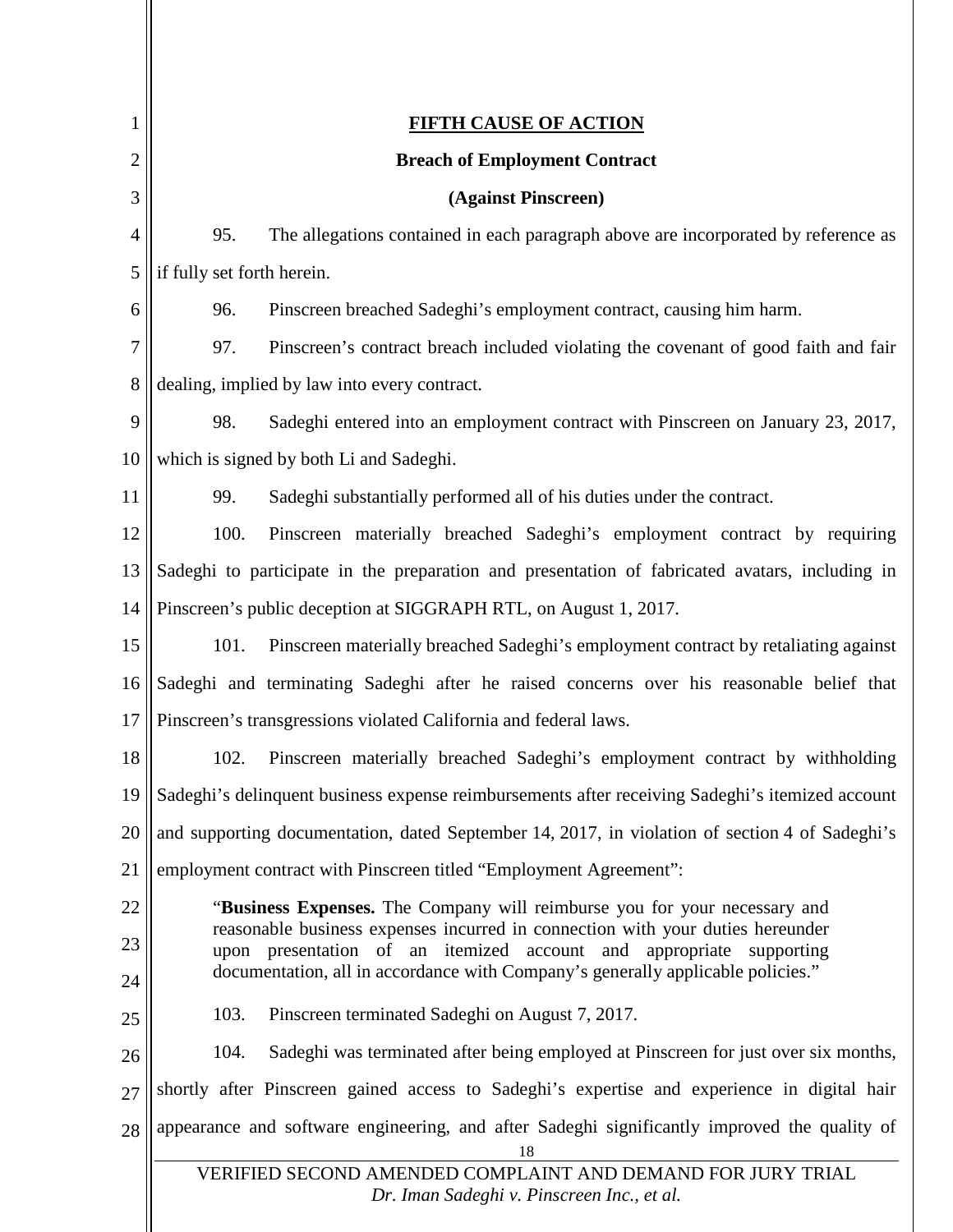1 2 3 4 Pinscreen's avatars and robustness of its infrastructure. The termination happened within Sadeghi's first working hour after Pinscreen's public deception at SIGGRAPH 2017 RTL, and during the meeting that Sadeghi had requested to address his concerns regarding Pinscreen's deceptive and unlawful practices.

5 6 105. Sadeghi was damaged by the breach of his employment contract, and as a result of his unlawful termination from Pinscreen, in an amount to be determined at trial.

7 8 9 10 11 12 13 14 15 16 17 18 19 20 21 22 106. On August 9, 2017, two days after Sadeghi's termination, Sadeghi's counsel informed Pinscreen that Sadeghi may have a Labor Code §1102.5 whistleblower retaliation claim and a claim for wrongful termination in violation of public policy. His counsel requested Sadeghi's personnel file and all other records which Pinscreen maintained relating to Sadeghi's employment, including employee handbooks, policies, procedures, and investigative reports pursuant to Labor Code § 1198.5. Pinscreen's response, dated September 8, 2017, contains no document whatsoever indicating any concerns with Sadeghi's performance or employment. Pinscreen's response contained no employee handbook, company policies, or codes of conduct. There is no mention of any reason for Sadeghi's termination in his employment personnel file or termination letter. Sadeghi's termination letter, signed by Li and Yen-Chun Chen, stated that "the Company appreciates your service and is prepared to offer you severance in exchange for a release." Sadeghi did not accept the severance offer. Sadeghi received the termination letter "unexpectedly," as stated by Sadeghi in his Unemployment Insurance Claim application, filed on August 13, 2017. Employment Development Department consequently approved Sadeghi's application, on information and belief, after verifying the information provided by Sadeghi with Pinscreen.

23 24 25 26 107. Sadeghi improved the robustness of Pinscreen's infrastructure through his significant contributions to Pinscreen's System Architecture, Software Code Health, Software Codebase Structure, System Security, User Interface/User eXperience, and Mobile Apps Framework.

27 28 19 VERIFIED SECOND AMENDED COMPLAINT AND DEMAND FOR JURY TRIAL 108. Li extensively praised Sadeghi's expertise, knowledge, and experience, and on information and belief, referred to Sadeghi as "the best" in digital hair appearance. Sadeghi

*[Dr. Iman Sadeghi v. Pinscreen Inc., et al.](http://sadeghi.com/dr-iman-sadeghi-v-pinscreen-inc-et-al)*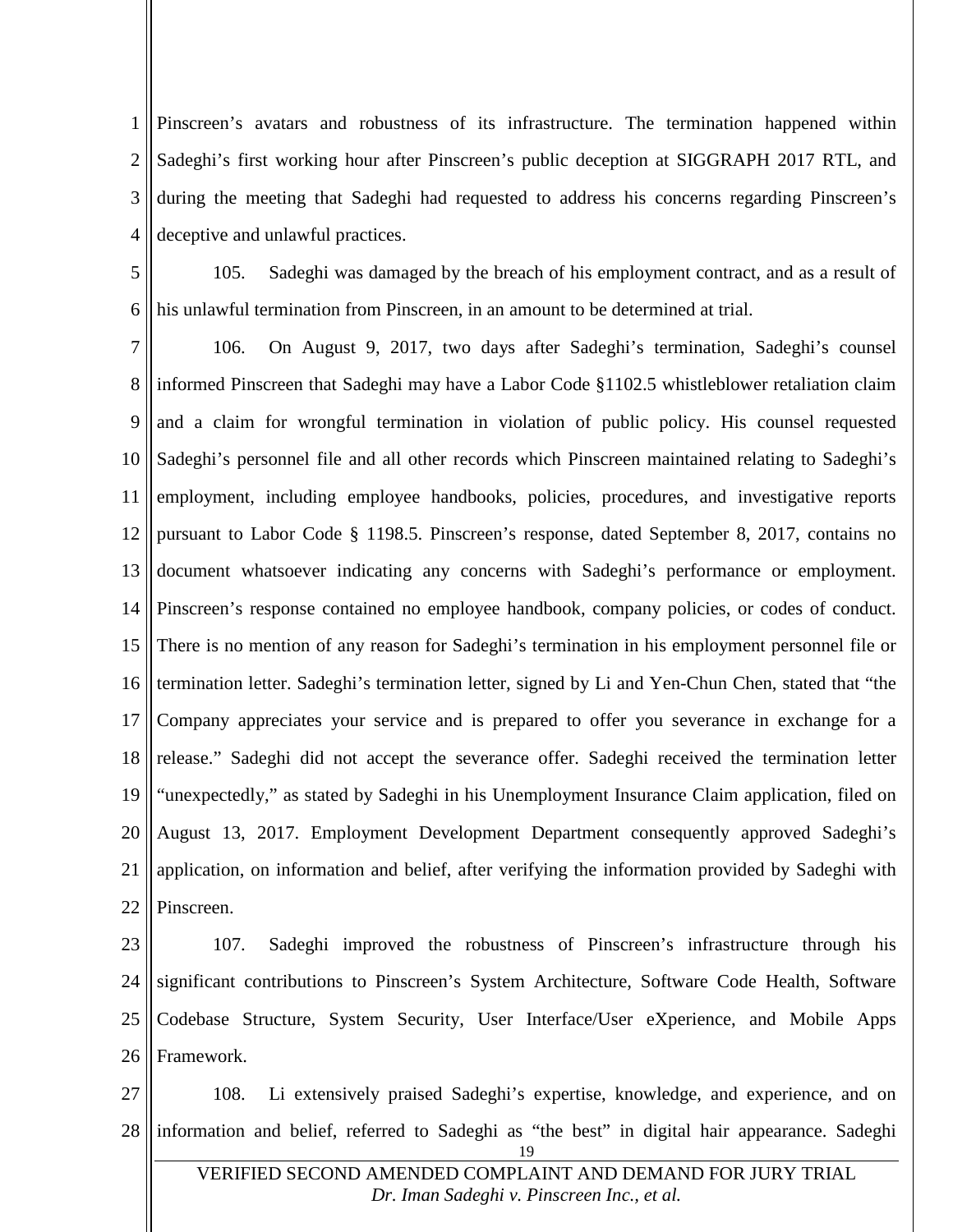1 2 3 4 5 6 7 8 9 10 11 12 13 14 15 16 17 18 significantly improved the quality of Pinscreen's digital hair appearance from below the SIGGRAPH standard to well above. The following diagram compares the quality of Pinscreen's avatars before and after Sadeghi's contributions to Pinscreen's digital hair appearance: **Before** Sadeghi's Contributions to Pinscreen's Hair Appearance Pinscreen's Submission to SIGGRAPH on January 16, 2017 [Rejected] After Sadeghi's Contributions to Pinscreen's Hair Appearance Pinscreen's Submission to SIGGRAPH Asia on May 23, 2017 [Accepted] **SIXTH CAUSE OF ACTION Breach of Implied Contract for Scientific Integrity (Against Pinscreen)**

<span id="page-20-0"></span>19 109. The allegations contained in each paragraph above are incorporated by reference as if fully set forth herein.

20 21 22 23 24 25 26 110. Pinscreen and Sadeghi had an implied-in-fact contract for scientific integrity to follow the universally established scientific code of ethics and to not fabricate data in scientific representations. Pinscreen breached its implied-in-fact contract with Sadeghi by fabricating its avatars and by presenting fabricated avatars in scientific submissions including, its scientific submissions to ACM SIGGRAPH 2017 Real-Time Live ("RTL") and ACM SIGGRAPH Asia 2017, which caused Sadeghi harm.

- 27 111. Sadeghi entered into an employment contract with Pinscreen on January 23, 2017, which is signed by both Li and Sadeghi.
- 28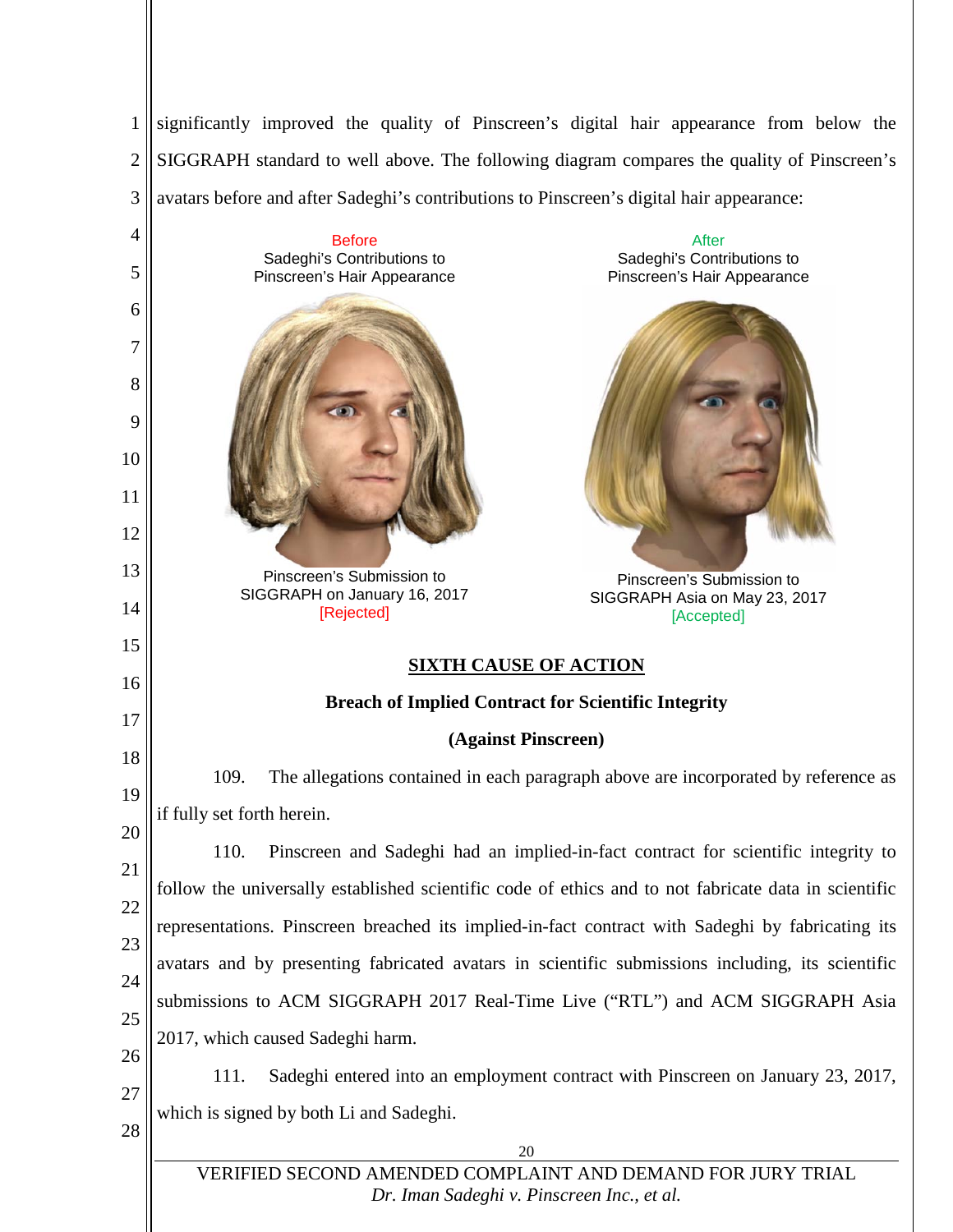1 2 3 4 5 6 112. Pinscreen had an implied-in-fact agreement with and obligation to Sadeghi to comply with the universally established scientific code of ethics that universally condemns data fabrication. Since Pinscreen participated, and required Sadeghi to participate, in scientific research and submitted its purported scientific research results to scientific venues—including ACM SIGGRAPH—Pinscreen is subject to the universally established scientific code of ethics, including the ACM Code of Ethics  $\&$  Professional Conduct.<sup>[18](#page-21-1)</sup>

7

113. Sadeghi substantially performed all of his duties under the implied-in-fact contract.

8 9 10 114. Pinscreen breached its implied-in-fact contract with Sadeghi by engaging and requiring Sadeghi to participate in data fabrication and scientific misconduct, including in its deceptive demonstration at ACM's SIGGRAPH RTL on August 1, 2017.

11 12 13 14 15 16 17 115. Due to Li's and Pinscreen's violation of scientific code of ethics, Sadeghi requested ACM SIGGRAPH to retract his name from Pinscreen's fabricated publications. Li's and Pinscreen's fraud against the scientific community and scientific misconduct were the proximate cause of Sadeghi having to sacrifice scientific credit for his own authentic and significant contribution to these publications—including Sadeghi's contributions to Pinscreen's digital hair appearance. Sadeghi was also harmed by becoming associated with Li's and Pinscreen's ignominious fraud, data fabrication, and scientific misconduct.

18 19 116. Sadeghi was damaged through loss of his intellectual property and by becoming associated with Li's and Pinscreen's ignominy, in an amount to be determined at trial.

<span id="page-21-0"></span>20

#### **(Against Pinscreen)**

**SEVENTH CAUSE OF ACTION**

**Wrongful Termination in Violation of Public Policy**

117. The allegations contained in each paragraph above are incorporated by reference as if fully set forth herein.

118. Sadeghi was terminated from Pinscreen for reasons that violate California and federal public policy. It is a violation of California public policy to terminate an employee for

27

<span id="page-21-1"></span>28

18 <https://www.acm.org/code-of-ethics>

VERIFIED SECOND AMENDED COMPLAINT AND DEMAND FOR JURY TRIAL *[Dr. Iman Sadeghi v. Pinscreen Inc., et al.](http://sadeghi.com/dr-iman-sadeghi-v-pinscreen-inc-et-al)*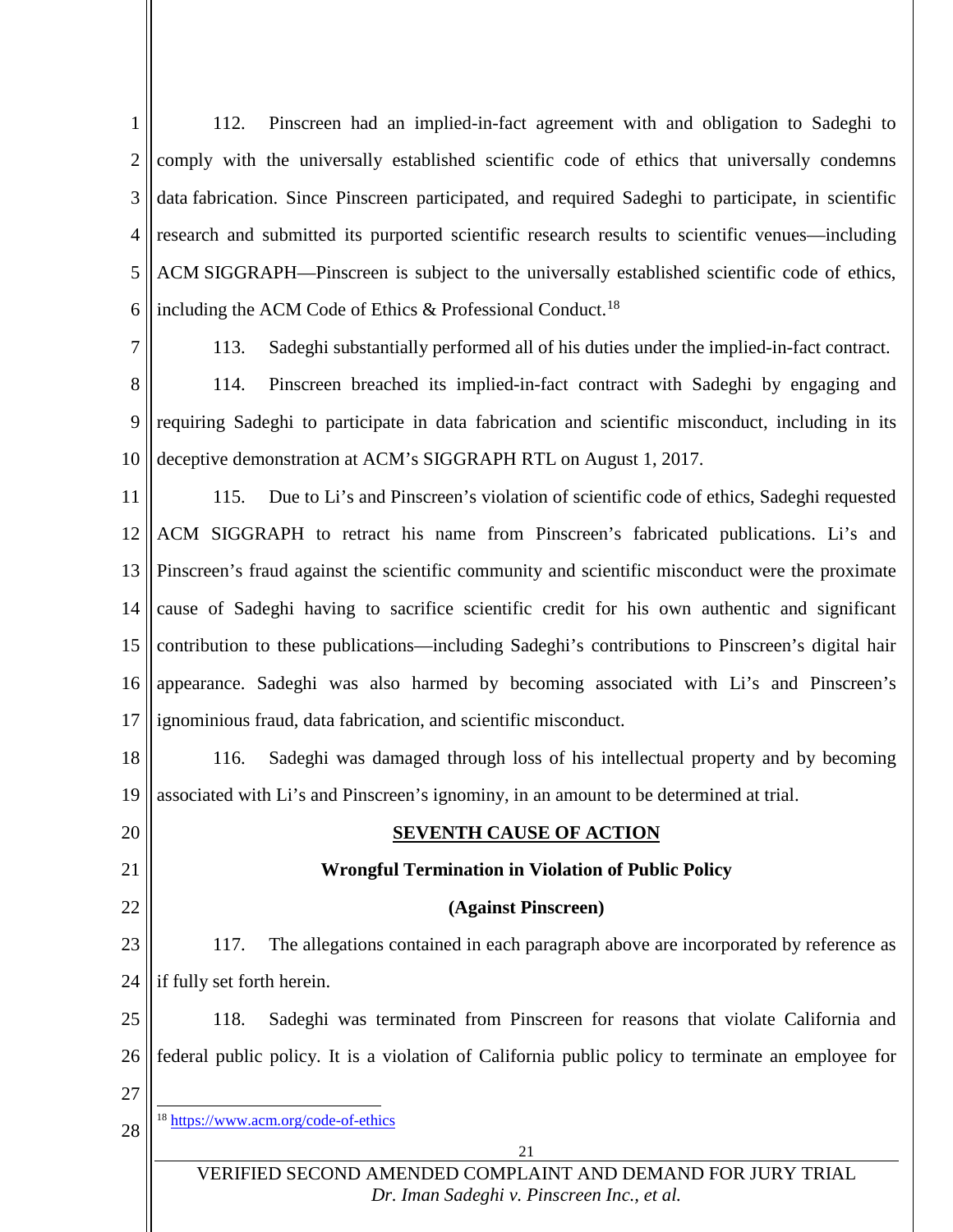1 2 objecting to an employer's practices when those practices are illegal and in contravention of public policy.

3 4 119. Sadeghi entered into an employment contract with Pinscreen on January 23, 2017, which is signed by both Li and Sadeghi.

5 6 120. Among those deceived by Pinscreen's public presentation of fabricated avatars were its actual and potential investors.

7 8 9 10 11 121. California's public policy against Li's and Pinscreen's publication and public demonstrations of fabricated avatars is expressed in the laws prohibiting deceit of investors and imposing a fiduciary duty of corporate officers toward investors, including but not limited to Business & Professional Code § 17200 and in California Corporations Code § 25401, and California Civil Code §§ 1572, 1709, and 1710.

12 13 14 15 16 17 18 19 122. California's public policy against Li's and Pinscreen's scientific misconduct and scientific misrepresentations is expressed in the universally established scientific code of ethics including the official policies of University of Southern California and ACM Code of Ethics & Professional Conduct. State public policy is committed to support the ethical truisms of honest research, for example, by its support of a huge state university system that could not persevere without scientific integrity. California public policy also spurns Li's and Pinscreen's scientific misconduct and data fabrication because it represents unfair competition under Business & Professions Code section 17200 and California Corporations Code § 25401.

20 21 22 123. California's public policy against Li's and Pinscreen's failure to pay overtime wages is expressed in California labor laws mandating overtime payments for nonexempt employees, specifically Labor Code §§ 510 and 204.

23 24 25 124. California's public policy against Li's and Pinscreen's discrimination against its employees is expressed in the California Fair Employment and Housing Act, *Gov. Code* § 12900, *et seq*.

26 27 28 22 125. The federal public policy against Pinscreen's employment of foreign workers without proper work visas is expressed in the Immigration Reform and Control Act of 1986 and the Illegal Immigration Reform and Immigrant Responsibility Act of 1996, including but not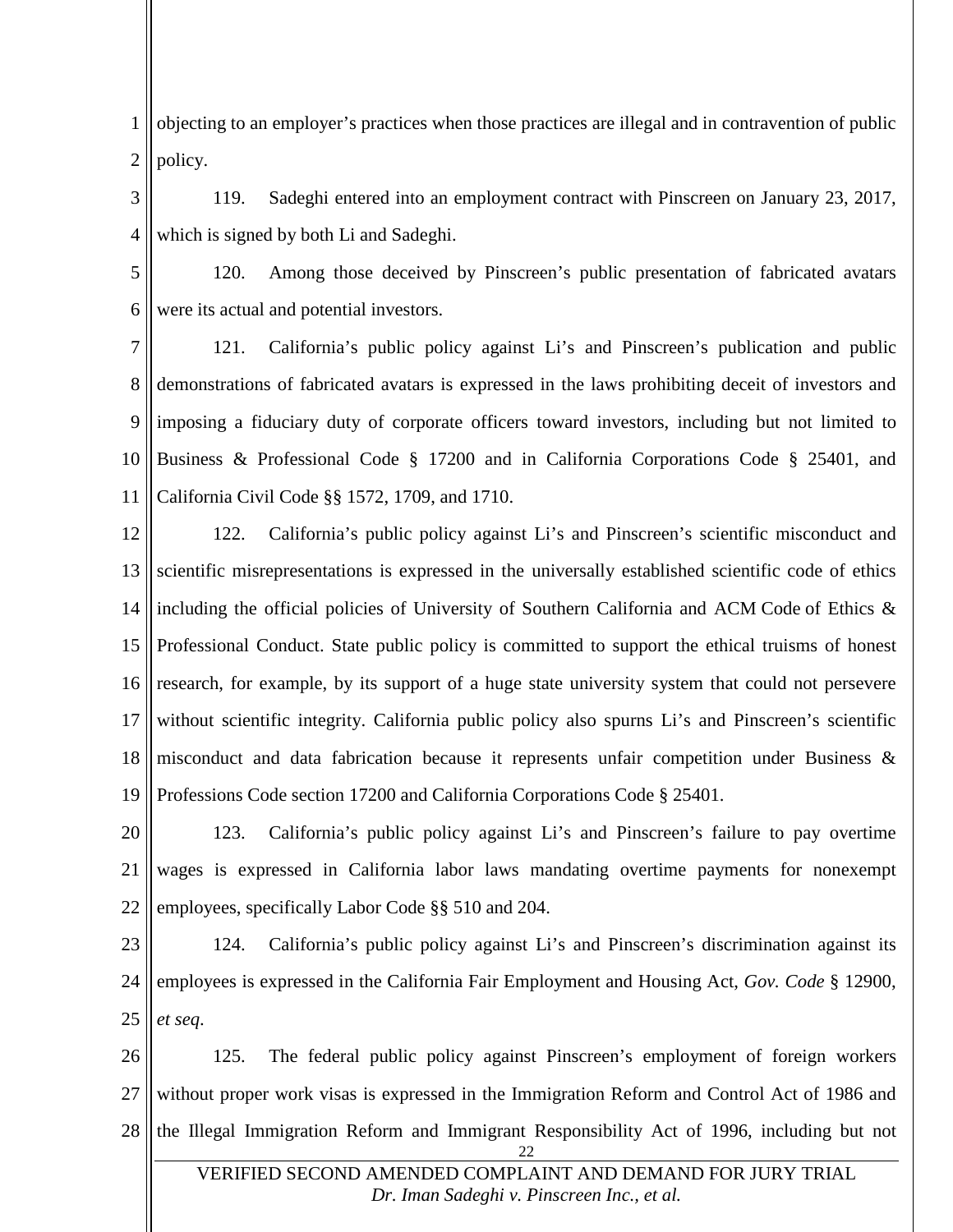1 limited to 8 U.S.C. § 1324a.

2 3 126. These public policies are fundamental, substantial, well established, and involve matters that affect society at large.

4

127. Pinscreen terminated Sadeghi on August 7, 2017.

5 6 7 128. Sadeghi's objections to Li's and Pinscreen's avatar fabrication, fraud on investors, scientific misconduct, public deception, discrimination, and wage and visa violations were a substantial motivating reason for Sadeghi's termination.

8 9 10 129. Sadeghi's termination by Pinscreen was in retaliation for Sadeghi's objections to Li's and Pinscreen's deceptive and unlawful practices and was carried out in violation of California and federal public policy.

11 12 130. Sadeghi was damaged by being wrongfully terminated in violation of California and federal public policy and thus lost income and benefits.

13 14 15 16 17 131. As a direct, foreseeable, and proximate result of his wrongful terminating from Pinscreen in violation of California and federal public policy, Sadeghi lost and continues to lose income and benefits; suffered and continues to suffer severe mental and emotional distress; required and continues to seek psychotherapy, all to Sadeghi's damage, in an amount to be determined at trial.

18 19 20 21 132. Li's wrongful termination of Sadeghi, on behalf of Pinscreen, was done in a deliberate, cold, callous, malicious, oppressive, and intentional manner in order to injure and damage Sadeghi. Therefore, Sadeghi is entitled to punitive and exemplary damages against Li and Pinscreen in an amount appropriate to punish to be determined at trial.

<span id="page-23-0"></span>22

## **EIGHTH CAUSE OF ACTION**

- 23
	- 24

#### **Intentional Interference with Contract**

#### **(Against Li and Does 1-100)**

25 26 133. The allegations contained in each paragraph above are incorporated by reference as if fully set forth herein.

27 28 23 VERIFIED SECOND AMENDED COMPLAINT AND DEMAND FOR JURY TRIAL 134. On information and belief, Li, based in part on personal motives unrelated to his agency for Pinscreen, and based in part for reasons that did not benefit Pinscreen, intentionally

*[Dr. Iman Sadeghi v. Pinscreen Inc., et al.](http://sadeghi.com/dr-iman-sadeghi-v-pinscreen-inc-et-al)*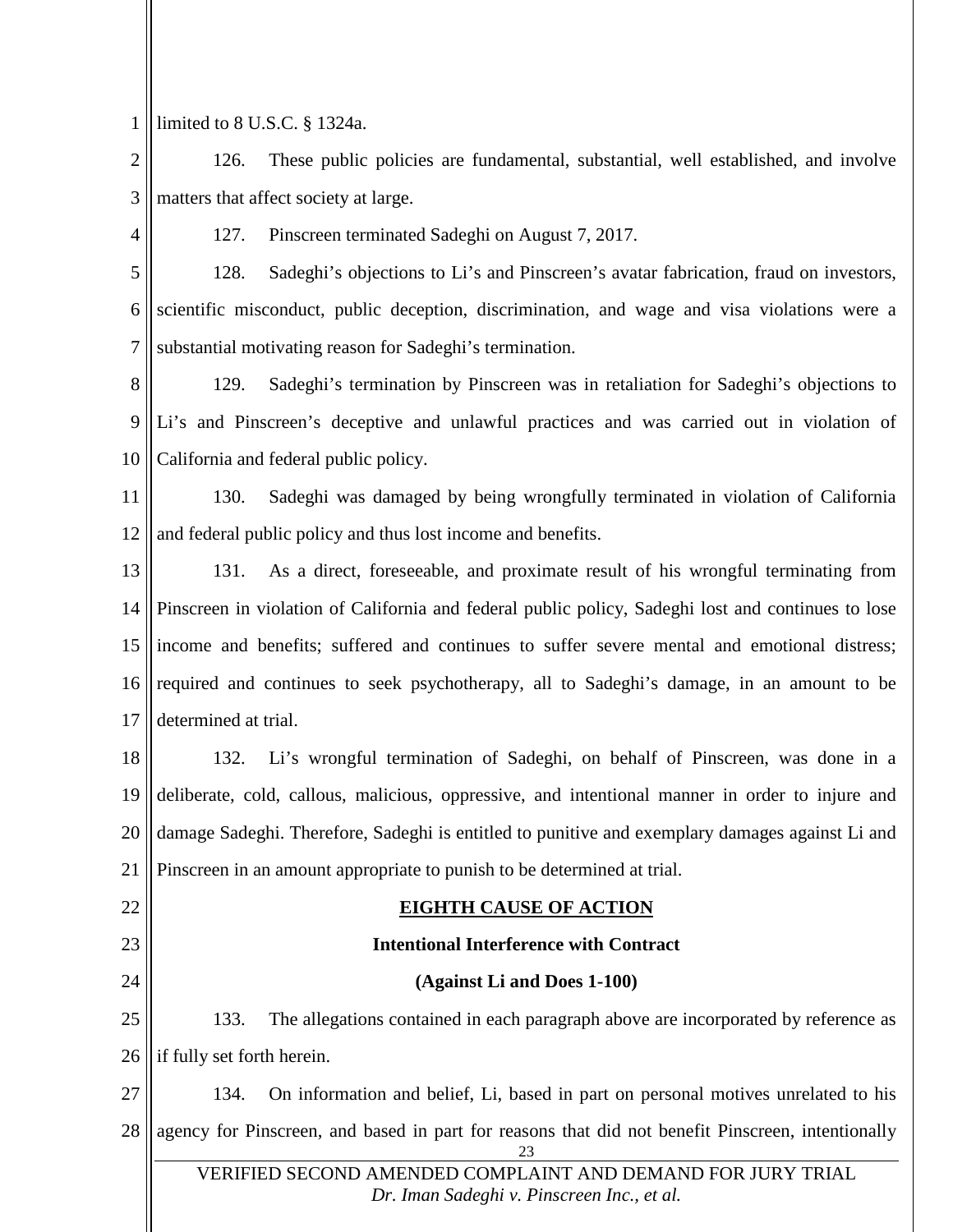1 interfered with Sadeghi's employment contract with Pinscreen, without privilege or justification.

2 3 135. Sadeghi entered into an employment contract with Pinscreen on January 23, 2017, which is signed by both Li and Sadeghi.

4

136. Li was aware of the existence of Sadeghi's employment contract with Pinscreen.

5 6 7 137. On information and belief, Li intended to induce a breach and disruption of Sadeghi's employment contract with Pinscreen by retaliating against Sadeghi and wrongfully terminating him.

8 9 10 138. On information and belief, Li's retaliation and wrongful termination of Sadeghi from Pinscreen was orchestrated by Li in part for personal motives unrelated to his agency for Pinscreen and in part for motives that did not benefit Pinscreen.

11 12 13 14 15 16 17 139. On information and belief, Li interfered with and disrupted the performance of Sadeghi's employment contract with Pinscreen for personal motives including in part because he feared Sadeghi would expose Li's scientific misconduct, data fabrication, fraud on investors, and performing of work without a proper work visa. When levelled against an academician and scientist, the allegations against Li are grave. The strongest community strictures prohibit scientists from submitting fabricated data; in so doing—violating core ethical commitments of his profession—Li incurred the most serious professional risks.

18 19 20 140. On information and belief, Li interfered with and disrupted the performance of Sadeghi's employment contract with Pinscreen in part because he feared Sadeghi would expose the performing of work by Li's now wife, Yen-Chun Chen, without a proper work visa.

21 22 141. Sadeghi was damaged by Li's intentional interference with Sadeghi's employment contract with Pinscreen and thus lost income and benefits.

23 24 25 26 142. As a direct, foreseeable, and proximate result of Li's interference with Sadeghi's employment contract with Pinscreen, Sadeghi lost and continues to lose income and benefits; suffered and continues to suffer severe mental and emotional distress; and required and continues to seek psychotherapy, all to Sadeghi's damage, in an amount to be determined at trial.

- <span id="page-24-0"></span>27
- 28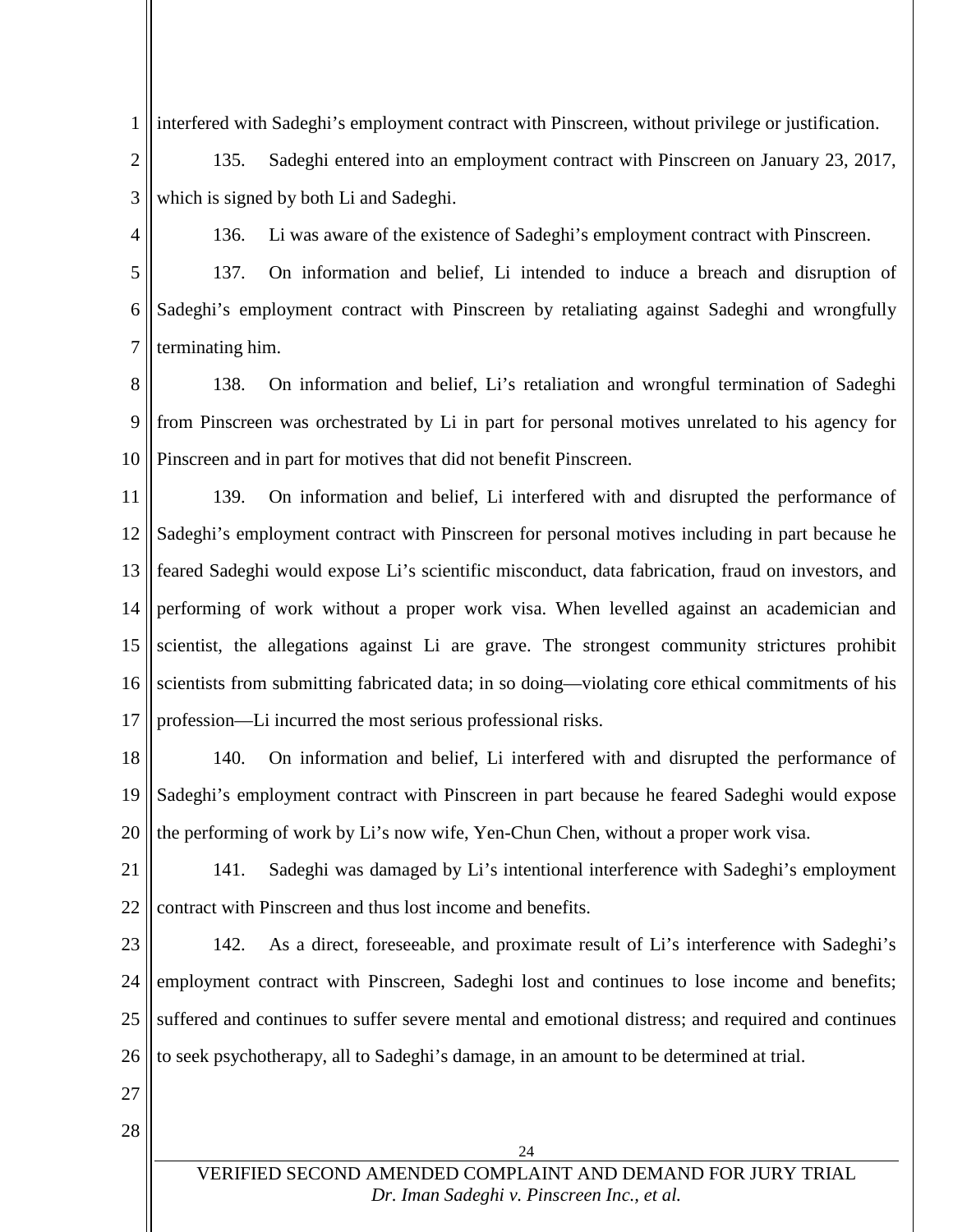<span id="page-25-0"></span>

| 1  | <b>NINTH CAUSE OF ACTION</b>                                                                       |
|----|----------------------------------------------------------------------------------------------------|
| 2  | <b>Intentional Infliction of Emotional Distress</b>                                                |
|    |                                                                                                    |
| 3  | (Against Li, Yen-Chun Chen, Hu, Kung, Pinscreen, and Does 1-100)                                   |
| 4  | 143.<br>The allegations contained in each paragraph above are incorporated by reference as         |
| 5  | if fully set forth herein.                                                                         |
| 6  | Li's and other defendants' extreme and outrageous actions caused Sadeghi to suffer<br>144.         |
| 7  | severe mental and emotional distress due to, including, but not limited to: being fraudulently     |
| 8  | deceived to resign from Google; being wrongfully terminated from Pinscreen; losing his             |
| 9  | intellectual property; and being brutally battered, forcefully invaded, and physically injured.    |
| 10 | Sadeghi was diagnosed with Post-Traumatic Stress Disorder ("PTSD") as a result<br>145.             |
| 11 | of the battery, consequent physical injuries, and invasion of his privacy. Sadeghi required and    |
| 12 | continues to seek physical therapy and psychotherapy.                                              |
| 13 | Li's and other defendants' conduct were outrageous because they abused the<br>146.                 |
| 14 | employment relationship which had given them power to damage Sadeghi's interests; knew             |
| 15 | Sadeghi was susceptible to injuries through mental and emotional distress; and acted intentionally |
| 16 | and unreasonably with the recognition that their actions are likely to cause Sadeghi mental and    |
| 17 | emotional distress.                                                                                |
| 18 | Li and other defendants intended to cause Sadeghi mental and emotional distress or<br>147.         |
| 19 | acted with reckless disregard of the probability that Sadeghi would suffer mental and emotional    |
| 20 | distress.                                                                                          |
| 21 | Li's and other defendants' treatment of Sadeghi, culminating in a brutal physical<br>148.          |
| 22 | attack, and forceful invasion, was such as would be reasonably proclaimed to be outrageous.        |
| 23 | Sadeghi's PTSD and physical injuries to his right shoulder are of such substantial<br>149.         |
| 24 | and enduring quality that no reasonable person in civilized society should be expected to endure   |
| 25 | them. Li's and other defendant' conducts were so extreme as to exceed all bounds of that usually   |
| 26 | tolerated in a civilized community.                                                                |
| 27 | The facts concerning Li's and other defendants' fraudulent inducement; intentional<br>150.         |
| 28 | interference; unlawful retaliation; wrongful termination; enduring and ongoing PTSD; brutal        |

VERIFIED SECOND AMENDED COMPLAINT AND DEMAND FOR JURY TRIAL *[Dr. Iman Sadeghi v. Pinscreen Inc., et al.](http://sadeghi.com/dr-iman-sadeghi-v-pinscreen-inc-et-al)*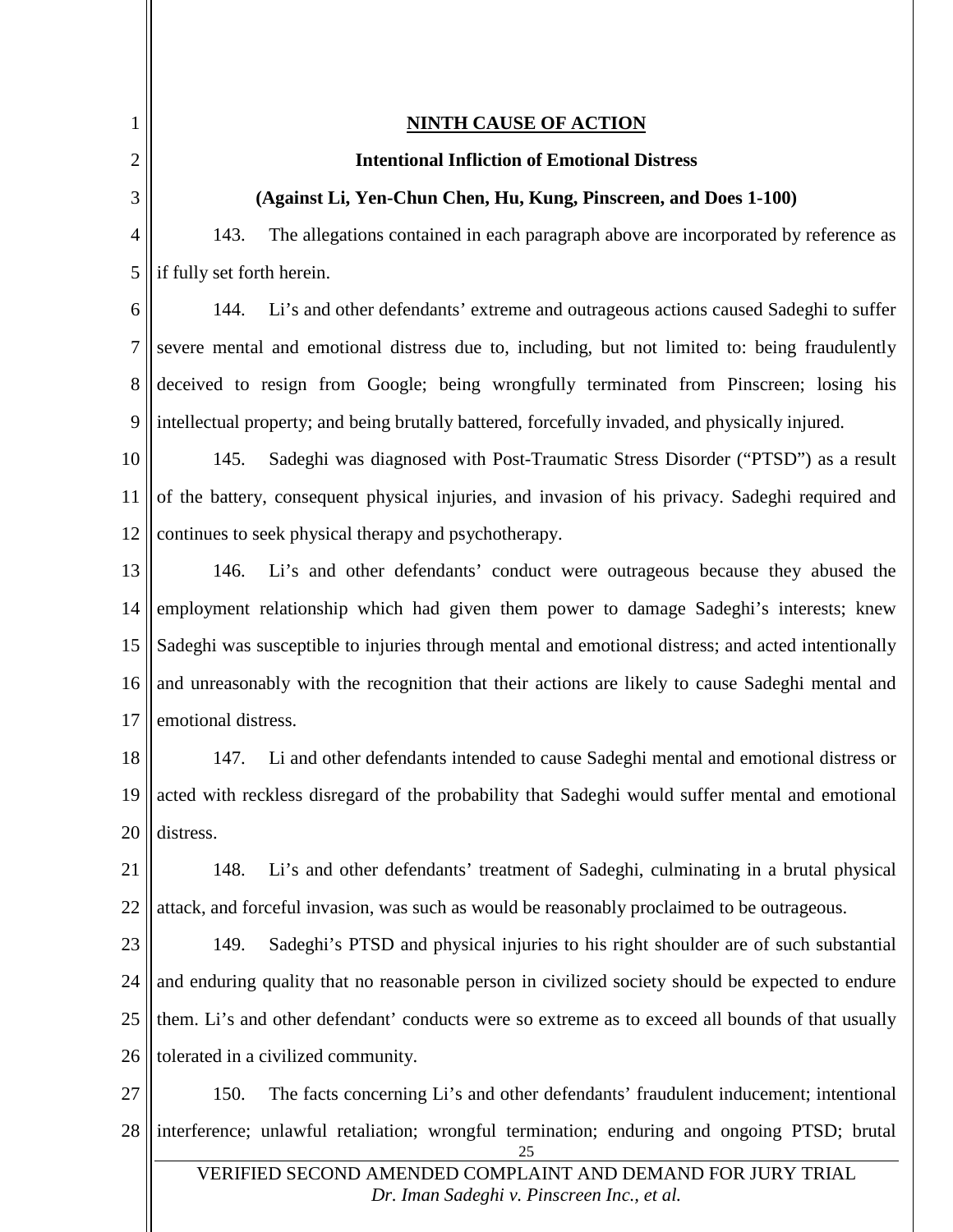1 2 3 battery and forceful invasion which have caused Sadeghi to suffer severe physical, mental, and emotional distress would cause average members of the community to resent defendants and would lead any reasonable person to declare defendants' conduct as outrageous.

4 5 6 7 8 151. As a direct, foreseeable, and proximate result of Li's and other defendants' extreme, outrageous, and unlawful actions, Sadeghi lost and continues to lose income and benefits; suffered and continues to suffer severe physical, mental, and emotional distress; required and continues to seek psychotherapy; and suffered and continues to suffer from PTSD, all to Sadeghi's damage, in an amount to be determined at trial.

9 10 11 12 13 152. On information and belief, the acts taken toward Sadeghi, carried out by Li and other defendants, on behalf of Pinscreen, were in a deliberate, cold, callous, malicious, oppressive, and intentional manner in order to injure and damage Sadeghi. Therefore, Sadeghi is entitled to punitive and exemplary damages against the defendants in an amount appropriate to punish to be determined at trial.

# **TENTH CAUSE OF ACTION Negligent Hiring, Supervision or Retention (Against Pinscreen)**

14

15

16

17 18 153. The allegations contained in each paragraph above are incorporated by reference as if fully set forth herein.

19 20 21 22 154. Sadeghi was harmed and Pinscreen is liable because Pinscreen negligently hired and retained Li, an unfit, incompetent, and ineligible CEO, and Yen-Chun Chen, an unfit, incompetent, and ineligible CFO. Pinscreen did not properly train Li and Yen-Chun Chen, did not properly supervise them, and did not properly verify their work eligibility.

23 24 25 155. Li was unfit, incompetent, and ineligible to perform the duties required for the CEO role at Pinscreen due to numerous instances of fraud, data fabrication, scientific misconduct, public deception, discrimination, wage and visa violations, and cheating practices.

26 27 28 156. Yen-Chun Chen was unfit, incompetent, and ineligible to perform the duties required for the CFO role at Pinscreen due to her several instances of wage, visa, and reimbursement violations.

## VERIFIED SECOND AMENDED COMPLAINT AND DEMAND FOR JURY TRIAL *[Dr. Iman Sadeghi v. Pinscreen Inc., et al.](http://sadeghi.com/dr-iman-sadeghi-v-pinscreen-inc-et-al)*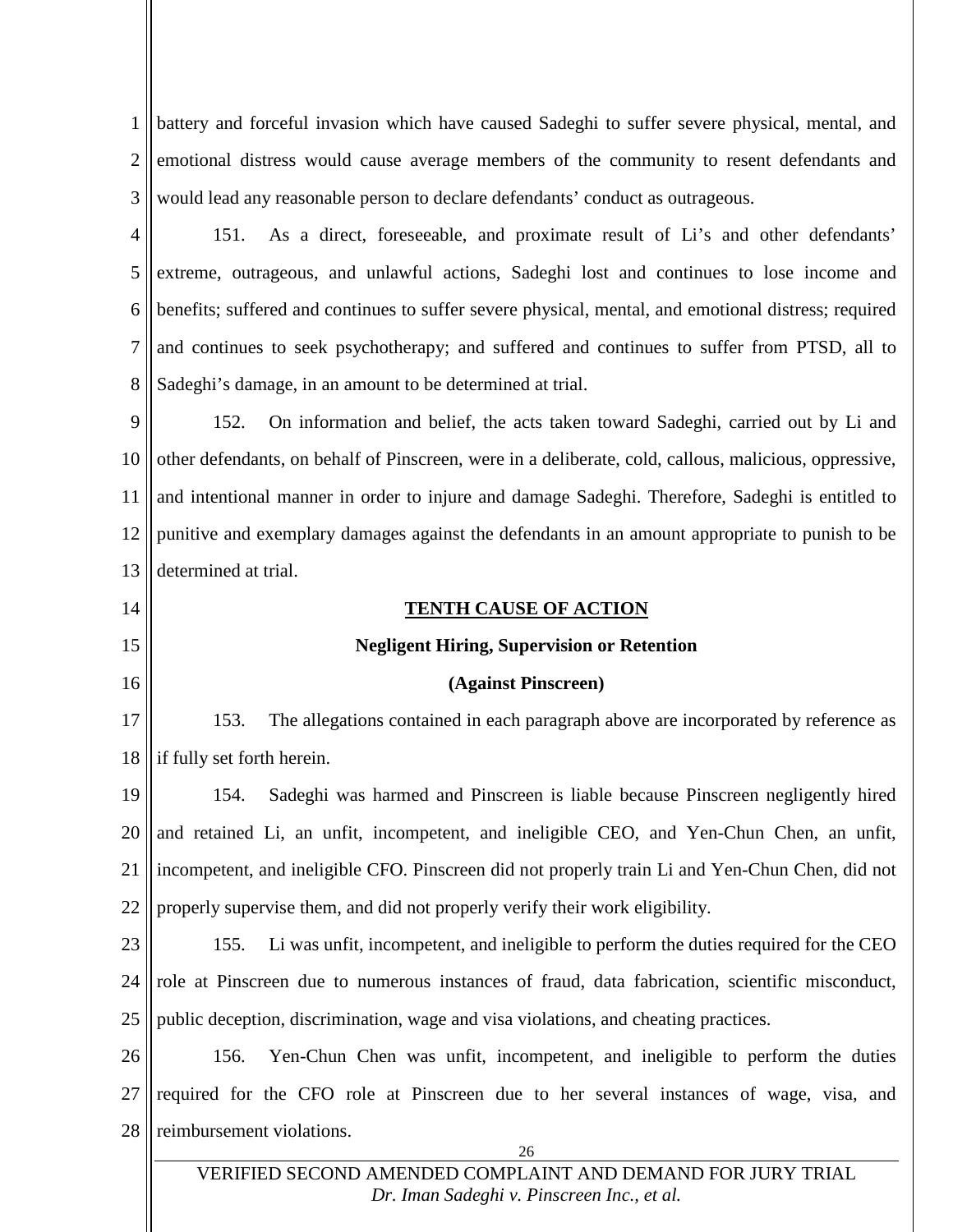1 2 3 4 157. On information and belief, during Sadeghi's employment at Pinscreen, Li and Yen-Chun Chen performed work for Pinscreen, on information and belief, without proper work visas. Li and Yen-Chun Chen were ineligible to perform any role at Pinscreen due to their lack of proper work visas.

5 6 158. Li's and Yen-Chun Chen's actions have been reckless, vicious, and caused harm to Sadeghi, other Pinscreen employees, and Pinscreen's investors and stakeholders.

7 8 9 159. Pinscreen knew, should have known, and or failed to use reasonable care to discover that Li and Yen-Chun Chen were unfit, incompetent, and ineligible to work for the company.

10 11 12 160. Pinscreen knew, or should have known, that Li's and Yen-Chun Chen's unfitness, incompetence, and ineligibility risked damaging its employees, including Sadeghi, its investors, and the public.

13 14 15 161. Li's unfitness, incompetence, and ineligibility harmed Sadeghi by being fraudulently induced, unlawfully retaliated against, wrongfully terminated, brutally battered, forcefully invaded, and physically injured.

16 17 18 19 162. Yen-Chun Chen's unfitness, incompetence, and ineligibility harmed Sadeghi by being brutally battered, forcefully invaded, physically injured, as well as being denied from receiving his delinquent business reimbursements and waiting time penalties in violation of California labor laws.

20 21 163. Pinscreen's negligence in hiring, training, supervision, and retention of Li and Yen-Chun Chen was a substantial factor in causing Sadeghi's harm.

22 23 24 25 26 27 164. As a direct, foreseeable, and proximate result of Li's and Yen-Chun Chen's unfitness, incompetence, and ineligibility, Sadeghi lost and continues to lose income and benefits; suffered and continues to suffer severe physical, mental, and emotional distress; required medical attention; required and continues to seek physical therapy and psychotherapy; and suffered and continues to suffer from Post-Traumatic Stress Disorder ("PTSD"), all to Sadeghi's damage, in an amount to be determined at trial.

28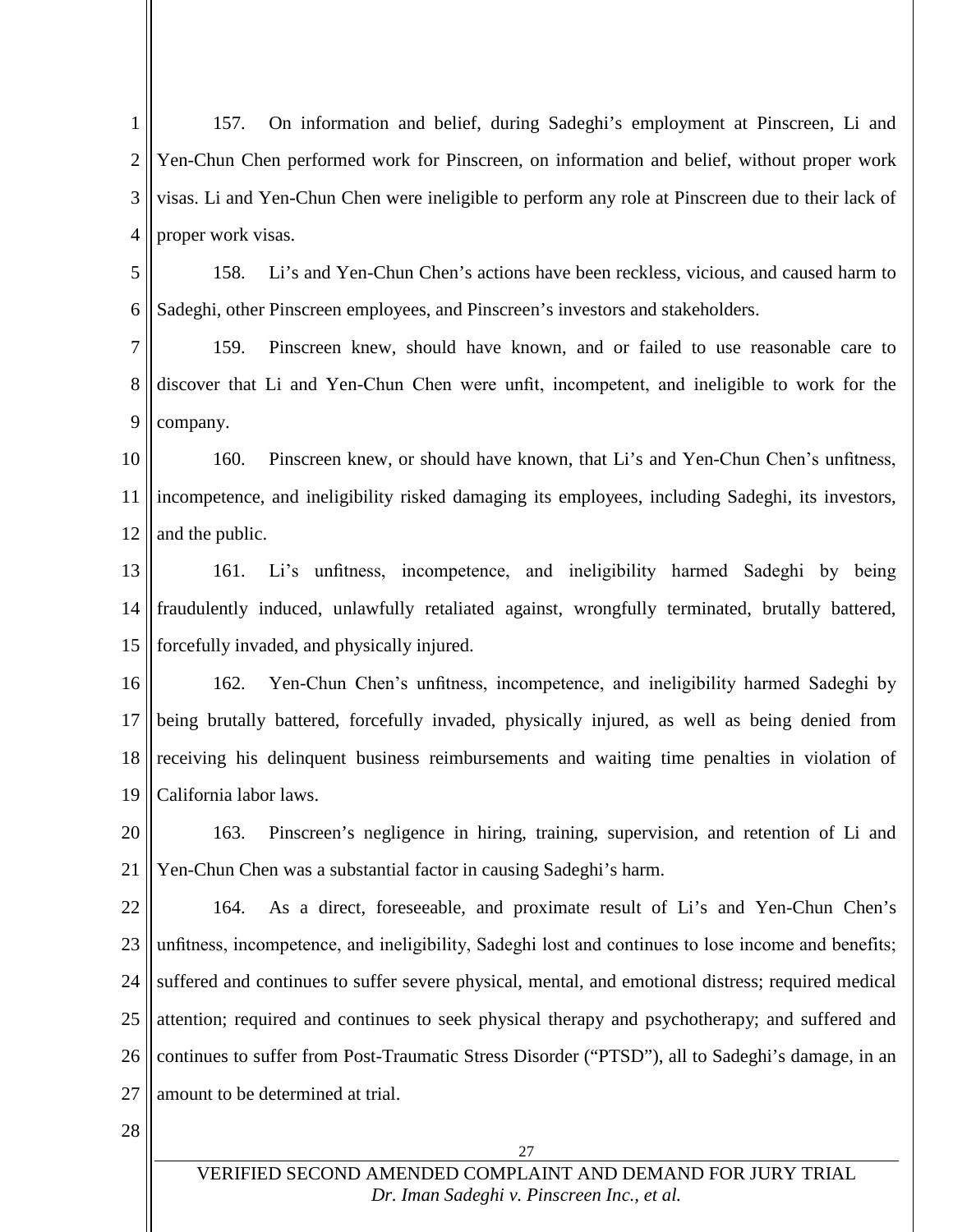<span id="page-28-0"></span>

| 1              | <b>ELEVENTH CAUSE OF ACTION</b>                                                                                 |  |
|----------------|-----------------------------------------------------------------------------------------------------------------|--|
| 2              | Violation of California Labor Code § 2802                                                                       |  |
| 3              | (Against Pinscreen)                                                                                             |  |
| $\overline{4}$ | The allegations contained in each paragraph above are incorporated by reference as<br>165.                      |  |
| 5              | if fully set forth herein.                                                                                      |  |
| 6              | After Sadeghi's termination, Pinscreen withheld Sadeghi's business expense<br>166.                              |  |
| 7              | reimbursements in violation of California Labor Code § 2802 and prior written agreements.                       |  |
| 8              | 167.<br>On February 17, 2017, Yen-Chun Chen, Pinscreen's Chief Financial Officer                                |  |
| 9              | ("CFO"), confirmed in writing that Pinscreen would reimburse Sadeghi for his out-of-pocket                      |  |
| 10             | health insurance expenses until Pinscreen obtained a group health insurance plan.                               |  |
| 11             | After Sadeghi's termination, Pinscreen withheld Sadeghi's business expense<br>168.                              |  |
| 12             | reimbursements, including Sadeghi's health insurance expenses.                                                  |  |
| 13             | Pinscreen acknowledged that reimbursements were due, but claimed that it would<br>169.                          |  |
| 14             | only pay them pending a mutual non-disclosure agreement. After more than nine months delay,                     |  |
| 15             | Pinscreen paid only a small portion of the delinquent reimbursements.                                           |  |
| 16             | As a direct, foreseeable, and proximate result of Pinscreen refusing to reimburse<br>170.                       |  |
| 17             | Sadeghi for his business expenses, Sadeghi lost and continues to lose monetary benefits; suffered               |  |
| 18             | and continues to suffer mental and emotional distress; and required and continues to seek                       |  |
| 19             | psychotherapy, all to Sadeghi's damage, in an amount to be determined at trial.                                 |  |
| 20             | 171.<br>On information and belief, the acts taken toward Sadeghi and carried out by the                         |  |
| 21             | defendants were in a deliberate, cold, callous, malicious, oppressive, and intentional manner in                |  |
| 22             | order to injure and damage Sadeghi. Therefore, Sadeghi is entitled to punitive and exemplary                    |  |
| 23             | damages against the defendants in an amount appropriate to punish to be determined at trial.                    |  |
| 24             | Sadeghi is entitled to recover attorney's fees incurred by Sadeghi enforcing these<br>172.                      |  |
| 25             | delinquent reimbursement payments and the rights granted by California Labor Code § 2802.                       |  |
| 26             |                                                                                                                 |  |
| 27             |                                                                                                                 |  |
| 28             |                                                                                                                 |  |
|                | 28<br>VERIFIED SECOND AMENDED COMPLAINT AND DEMAND FOR JURY TRIAL<br>Dr. Iman Sadeghi v. Pinscreen Inc., et al. |  |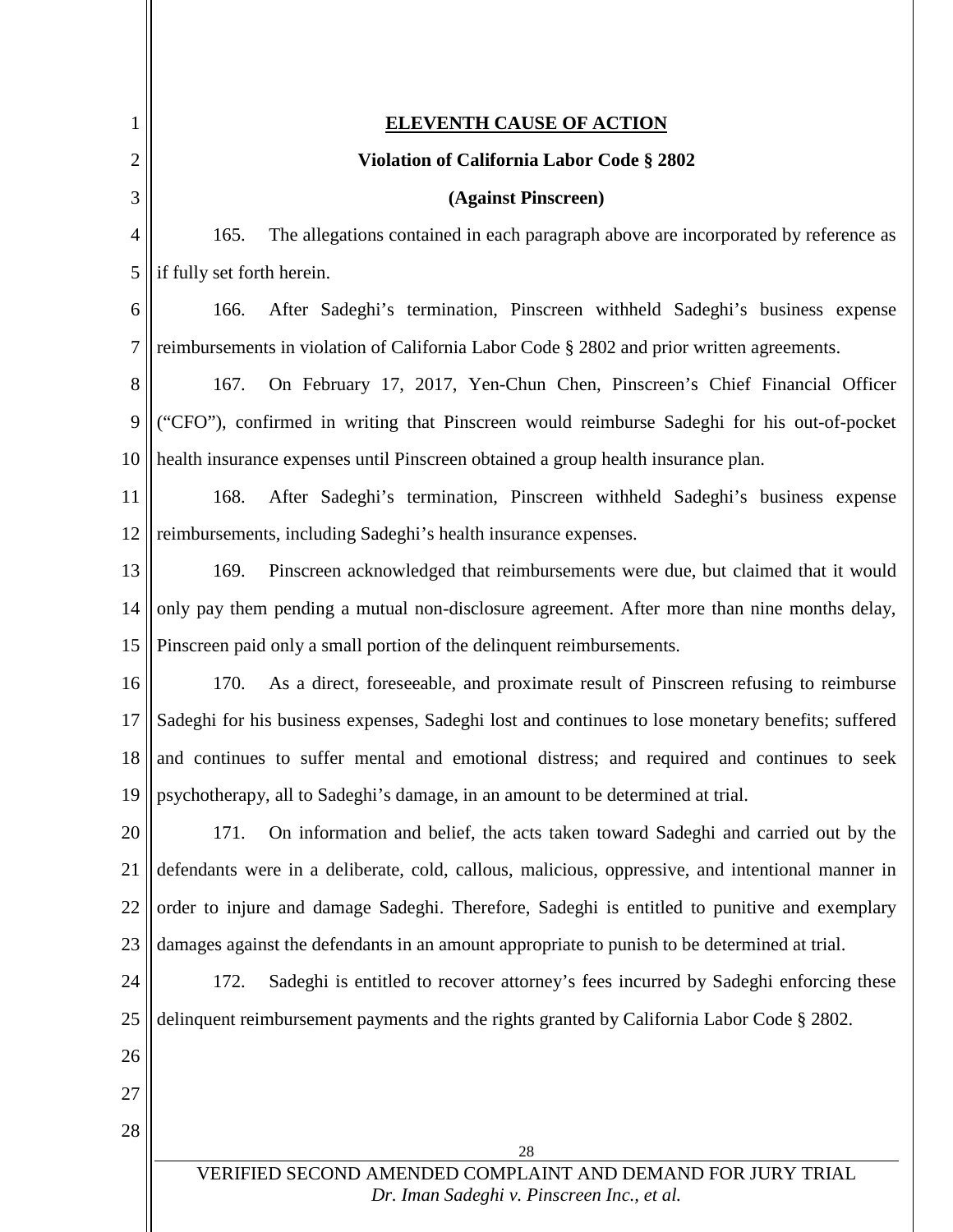<span id="page-29-1"></span><span id="page-29-0"></span>

| 1              | <u>TWELFTH CAUSE OF ACTION</u>                                                                            |
|----------------|-----------------------------------------------------------------------------------------------------------|
| $\overline{2}$ | <b>Violation of California Labor Code § 203</b>                                                           |
| 3              | (Against Pinscreen)                                                                                       |
| $\overline{4}$ | 173.<br>The allegations contained in each paragraph above are incorporated by reference as                |
| 5              | if fully set forth herein.                                                                                |
| 6              | Pinscreen delayed paying Sadeghi his final wages and therefore, pursuant to<br>174.                       |
| 7              | California Labor Code § 203, Sadeghi was entitled to waiting time penalties.                              |
| 8              | After Sadeghi's termination, Pinscreen withheld Sadeghi's late-wage payment<br>175.                       |
| 9              | waiting-time penalties. Pinscreen sent Sadeghi a check for the waiting time penalties in the              |
| 10             | amount of the penalties that were owed, but conditioned the cashing of the check on Sadeghi               |
| 11             | accepting the amount as a full settlement of all wage issues. Since Sadeghi was neither prepared          |
| 12             | nor required to settle all wage claims as a precondition for recovering what he was owed, Sadeghi         |
| 13             | did not cash the check and requested Pinscreen to reissue another check for the late penalty only,        |
| 14             | and to exclude the settlement verbiage. Pinscreen conditioned reissuing of a replacement check for        |
| 15             | the delinquent waiting time penalties without the settlement verbiage subject to execution of a           |
| 16             | mutual non-disclosure agreement between Pinscreen and Sadeghi. Pinscreen eventually reissued a            |
| 17             | check for the initial waiting time penalties without the settlement verbiage after a delay of more        |
| 18             | than nine months.                                                                                         |
| 19             | 176. Sadeghi was damaged and is entitled to additional waiting time penalties, including                  |
| 20             | his salary for 30 days, in an amount to be determined at trial.                                           |
| 21             | <b>HIRTEENTH CAUSE OF ACTION</b>                                                                          |
| 22             | <b>Negligence</b>                                                                                         |
| 23             | (Against Pinscreen and Does 1-100)                                                                        |
| 24             | The allegations contained in each paragraph above are incorporated by reference as<br>177.                |
| 25             | if fully set forth herein.                                                                                |
| 26             | Sadeghi was harmed by defendants' negligence, which consequently caused<br>178.                           |
| 27             | damages to Sadeghi's personal property, which was valuable, irreplaceable, and contained                  |
| 28             | sentimental value.<br>29                                                                                  |
|                | VERIFIED SECOND AMENDED COMPLAINT AND DEMAND FOR JURY TRIAL<br>Dr. Iman Sadeghi v. Pinscreen Inc., et al. |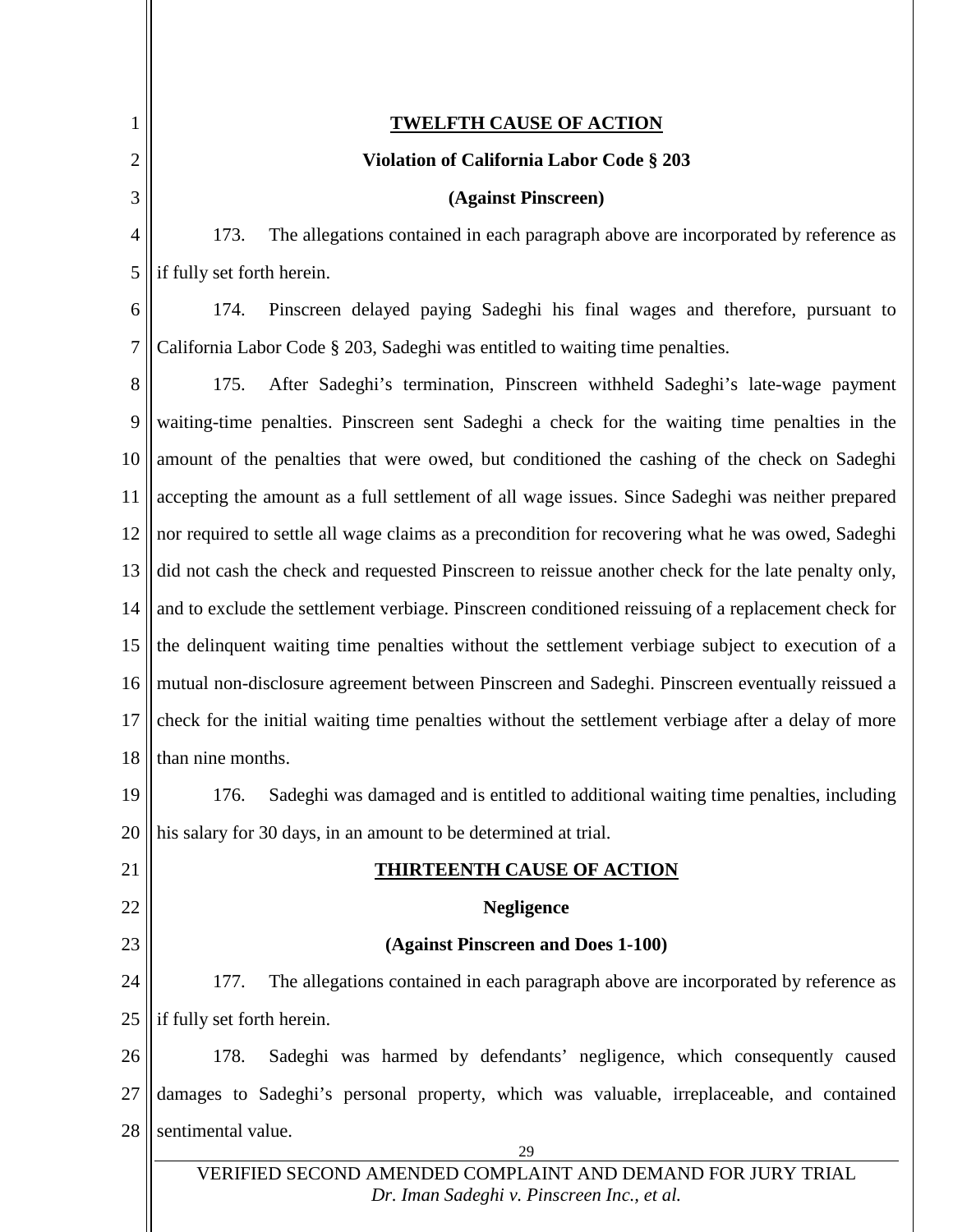1 2 3 179. As Sadeghi's employer, Pinscreen owed Sadeghi a duty of due care. This duty of due care included the duty to avoid damaging Sadeghi's personal property which was left at his desk after his termination.

180. Pinscreen breached its duty of due care by breaking Sadeghi's handmade sculpture. 181. In storing it negligently, Pinscreen broke Sadeghi's handmade sculpture, which Sadeghi had crafted in 2010 during his employment at Industrial Light & Magic ("ILM").



15 16 17 182. Pinscreen refused to compensate Sadeghi for the personal property damage and conditioned such compensation subject to execution of a mutual non-disclosure agreement between Sadeghi and Pinscreen.

18 19 20 21 22 183. As a direct, foreseeable, and proximate result of the defendants' negligence and breach of duty of due care, Sadeghi's personal, valuable, and irreplaceable property was damaged. Consequently, Sadeghi was harmed; suffered and continues to suffer severe mental and emotional distress; and required and continues to seek psychotherapy, all to Sadeghi's damage, in an amount to be determined at trial.

# **FOURTEENTH CAUSE OF ACTION**

## **Invasion of Privacy**

# **(Against Li, Yen-Chun Chen, Hu, Kung, Pinscreen, and Does 1-100)**

26 27 184. The allegations contained in each paragraph above are incorporated by reference as if fully set forth herein.

# 28

23

<span id="page-30-0"></span>24

25

4

5

6

30 185. The defendants, including, Li, Yen-Chun Chen, Hu, and Kung, forcefully intruded

VERIFIED SECOND AMENDED COMPLAINT AND DEMAND FOR JURY TRIAL *[Dr. Iman Sadeghi v. Pinscreen Inc., et al.](http://sadeghi.com/dr-iman-sadeghi-v-pinscreen-inc-et-al)*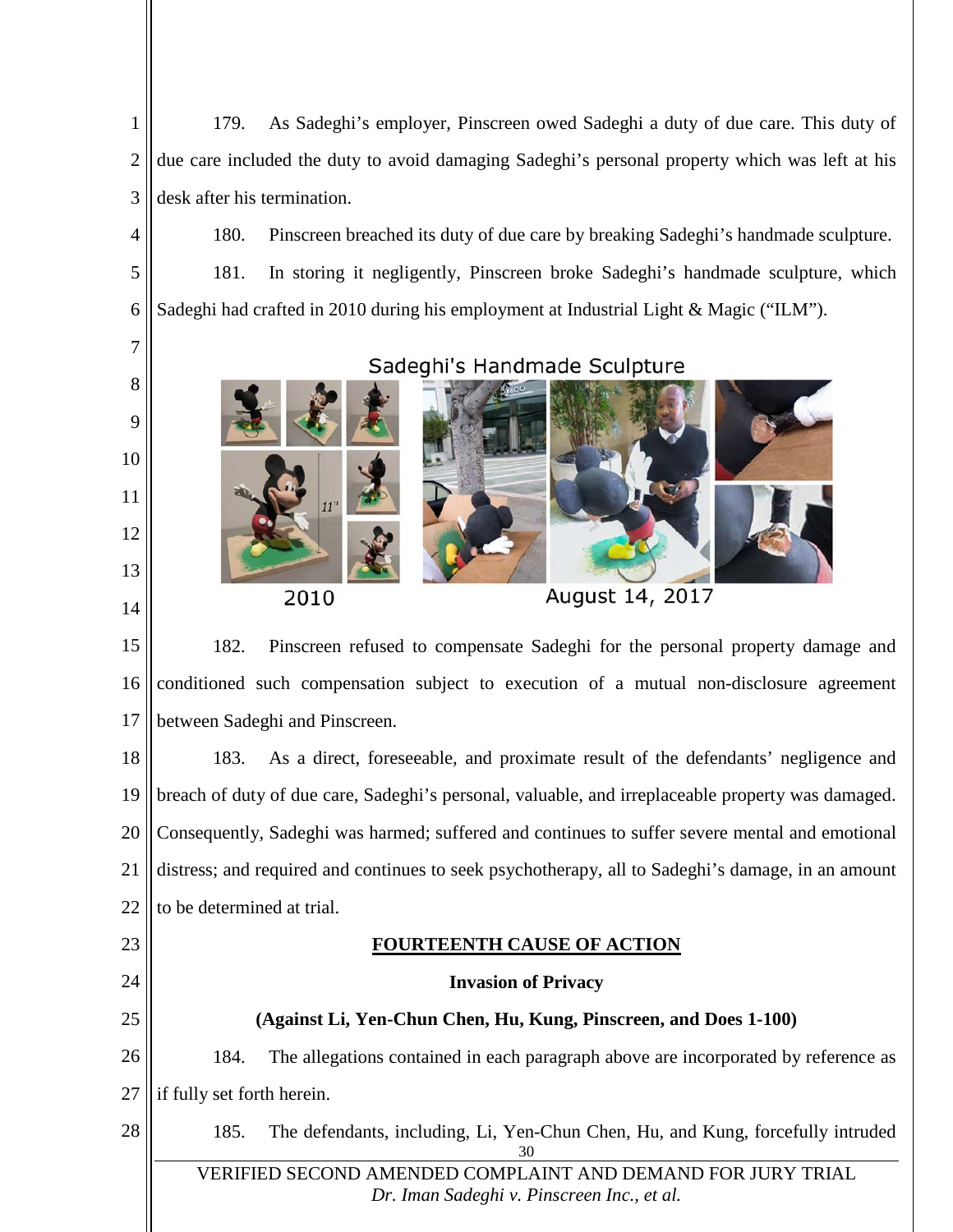1 2 into Sadeghi's personal belongings and violated Sadeghi's right to privacy in a manner that is highly offensive to a reasonable person.

3 4 186. Sadeghi had a reasonable expectation of privacy in his personal backpack, into which defendants intentionally intruded.

5 6 7 187. On August 7, 2017, while committing battery on Sadeghi outside Pinscreen's premises and after his termination, the defendants intentionally intruded into Sadeghi's backpack which Sadeghi was wearing and took his work laptop by force.

8 9 10 11 188. The invasion of privacy did not fall within the reasonably anticipated conditions of Sadeghi's role as the Vice President of Engineering at Pinscreen and was committed by the defendants outside Pinscreen's premises and outside the course and scope—and after—Sadeghi's employment.

12 13 189. Li, and three other Pinscreen employees, Yen-Chun Chen, Hu, and Kung, who followed Li's orders, were acting within the course and scope of their employment.

14 15 16 17 18 190. As a direct, foreseeable, and proximate result of Pinscreen, Li, and other defendants invading Sadeghi's privacy, Sadeghi has suffered and continues to suffer severe mental and emotional distress; required and continues to seek psychotherapy; and suffered and continues to suffer from Post-Traumatic Stress Disorder("PTSD"), all to Sadeghi's damage, in an amount to be determined at trial.

19 20 21 22 23 24 25 26 27 191. Sadeghi intended to return the laptop before the end of business day, on August 7, 2017, and told Li that he would return it after he preserved his personal data. The storage of personal data complied with applicable Pinscreen policies. In fact, Pinscreen had no policy prohibiting storing personal data on one's computer, and no such policy was ever communicated to Sadeghi. Sadeghi requested Pinscreen to return his personal data, including on August 9, 2017, December 29, 2017, December 11, 2018, and January 28, 2019. Pinscreen has wrongfully exercised control over Sadeghi's personal files—including some of the only photos of Sadeghi's personal anniversary trip shortly before the termination—and has refused and failed to return them still to this date.

28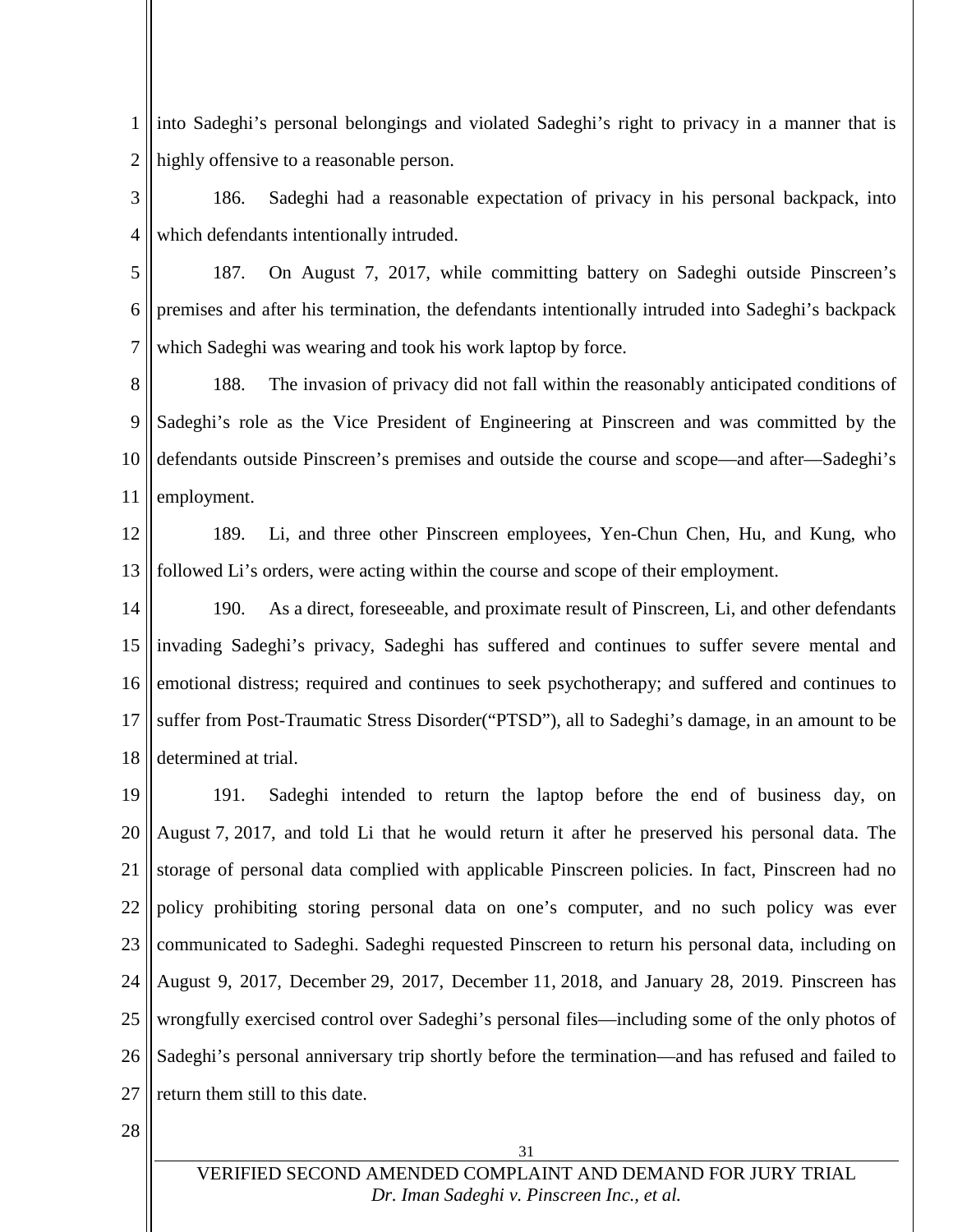<span id="page-32-0"></span>

| 1      | <b>FIFTEENTH CAUSE OF ACTION</b>                                                                   |
|--------|----------------------------------------------------------------------------------------------------|
| 2      | Violation of Cal. Unfair Competition Law (UCL), Business and Prof. Code § 17200 et seq.            |
| 3      | (Against Pinscreen)                                                                                |
| 4      | The allegations contained in each paragraph above are incorporated by reference as<br>192.         |
| 5      | if fully set forth herein.                                                                         |
| 6      | California Business & Professional Code § 17200 et seq. prohibits any "unlawful,<br>193.           |
| $\tau$ | unfair, or fraudulent business act or practice" and any "unfair, deceptive, untrue, or misleading  |
| 8      | advertising."                                                                                      |
| 9      | Pinscreen's data fabrication and scientific misconduct were fraudulent, deceptive,<br>194.         |
| 10     | misleading, unfair, unlawful, and in violation of California Business & Professional               |
| 11     | Code § 17200.                                                                                      |
| 12     | Sadeghi has standing under Business and Professions Code Section 17204 because<br>195.             |
| 13     | he suffered actual injury from these practices. Sadeghi was one target of Pinscreen's fraud in     |
| 14     | fabricating results. Sadeghi suffered actual damage from the scientific misconduct aspect of       |
| 15     | Pinscreen's transgressions because he was forced to ask ACM SIGGRAPH to retract his name           |
| 16     | from publications containing fabricated data.                                                      |
| 17     | Li's and Pinscreen's fraudulent misrepresentations have caused deception of the<br>196.            |
| 18     | public, scientific community, and Pinscreen's actual and potential investors.                      |
| 19     | 197.<br>Pinscreen's labor law and immigration law violations are unfair and violate Labor          |
| 20     | Code § 204 and the Unfair Competition Law, Business and Professions Code § 17200.                  |
| 21     | 198.<br>Li lied, on behalf of Pinscreen, and deceived Sadeghi, Softbank, SIGGRAPH, the             |
| 22     | scientific community, and the public proclaiming Pinscreen's avatars to be autogenerated using     |
| 23     | cutting-edge deep neural networks and artificial intelligence. In reality, the avatars were being  |
| 24     | manually prepared and tweaked by Pinscreen employees and freelance artists.                        |
| 25     | Because Pinscreen's avatar fabrication, fraud on investors, scientific misconduct,<br>199.         |
| 26     | deception of the public, discrimination, and wage and visa violations are ongoing and there is no  |
| 27     | indication that they will cease their unlawful conduct, Sadeghi request the court to enjoin Li and |
| 28     | Pinscreen from further violations of the law.                                                      |
|        | 32<br>VERIFIED SECOND AMENDED COMPLAINT AND DEMAND FOR JURY TRIAL                                  |

*[Dr. Iman Sadeghi v. Pinscreen Inc., et al.](http://sadeghi.com/dr-iman-sadeghi-v-pinscreen-inc-et-al)*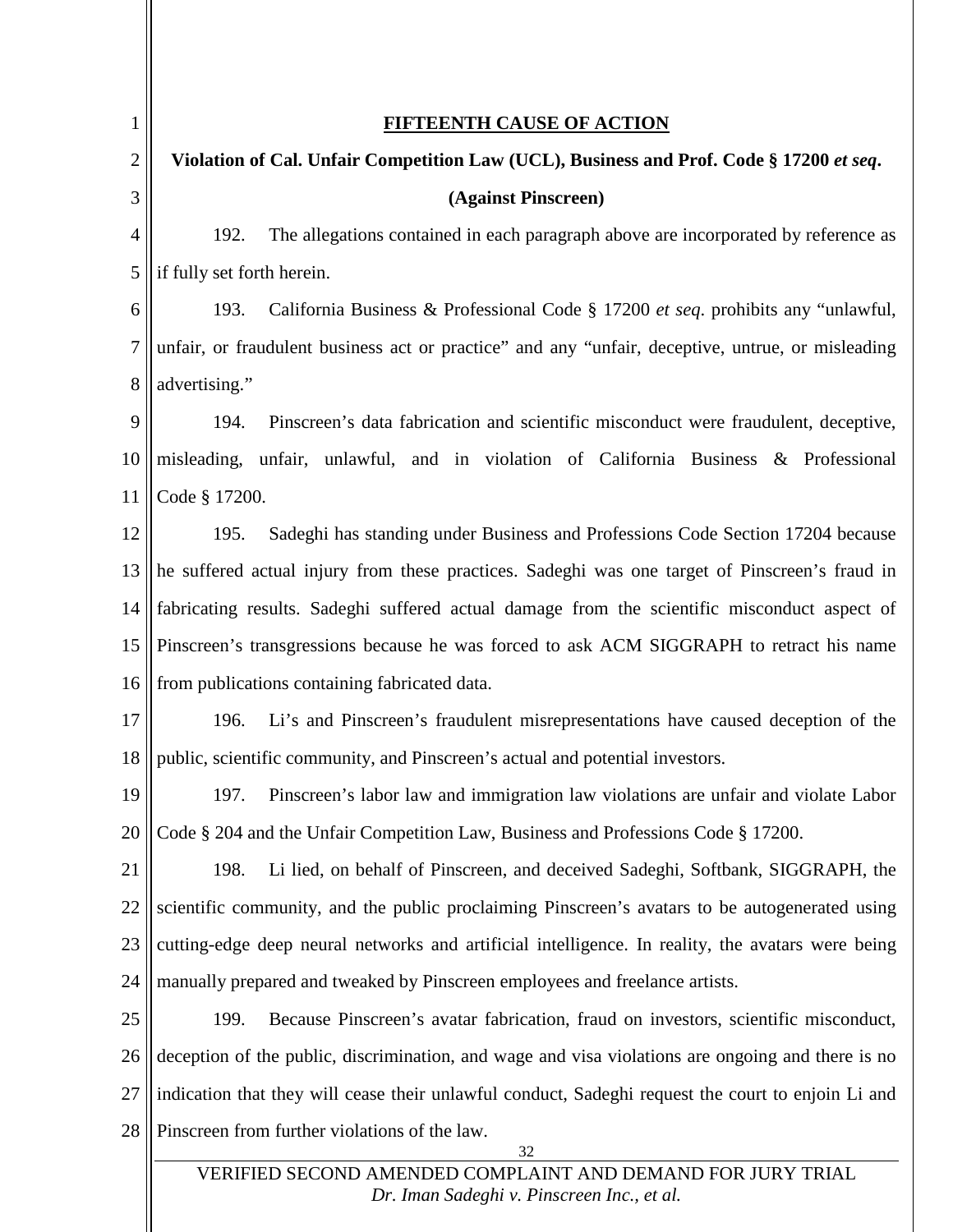| $\mathbf{1}$   | 200.<br>Sadeghi brings this action to vindicate his legal rights, and more importantly, to                |
|----------------|-----------------------------------------------------------------------------------------------------------|
| $\overline{2}$ | benefit the public; to preserve the integrity of scientific research; to safeguard Computer Science,      |
| 3              | Computer Graphics, and ACM SIGGRAPH communities; and to protect Pinscreen's employees                     |
| $\overline{4}$ | and investors, while preventing Li, Pinscreen, and other defendants from engaging in further              |
| 5              | unlawful practices.                                                                                       |
| 6              |                                                                                                           |
| 7              |                                                                                                           |
| 8              |                                                                                                           |
| 9              |                                                                                                           |
| 10             |                                                                                                           |
| 11             |                                                                                                           |
| 12             |                                                                                                           |
| 13             |                                                                                                           |
| 14             |                                                                                                           |
| 15             |                                                                                                           |
| 16             |                                                                                                           |
| 17             |                                                                                                           |
| 18             |                                                                                                           |
| 19             |                                                                                                           |
| 20             |                                                                                                           |
| 21             |                                                                                                           |
| 22             |                                                                                                           |
| 23             |                                                                                                           |
| 24             |                                                                                                           |
| 25             |                                                                                                           |
| 26             |                                                                                                           |
| 27             |                                                                                                           |
| 28             | 33                                                                                                        |
|                | VERIFIED SECOND AMENDED COMPLAINT AND DEMAND FOR JURY TRIAL<br>Dr. Iman Sadeghi v. Pinscreen Inc., et al. |
|                |                                                                                                           |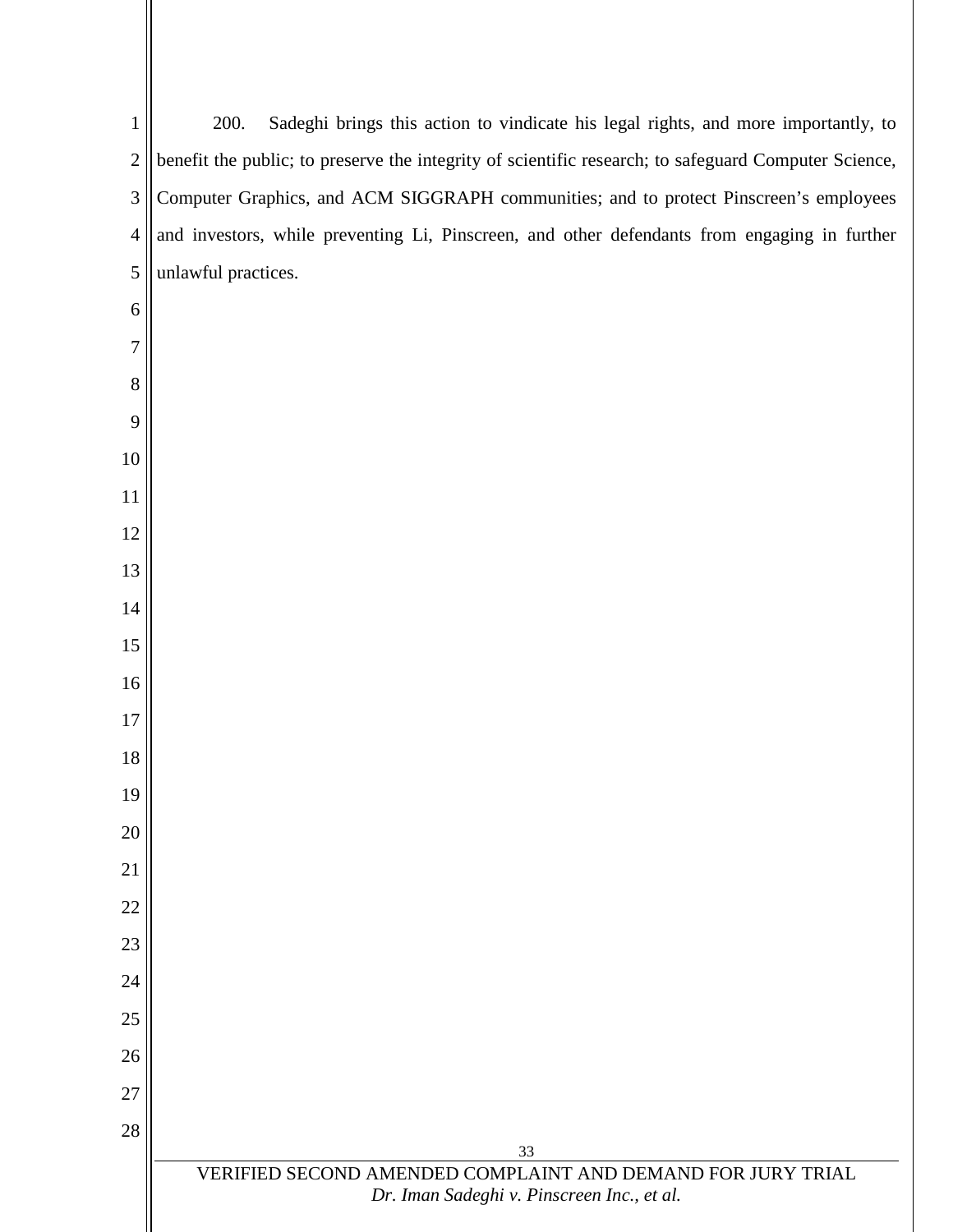<span id="page-34-0"></span>

| 1              | <b>PRAYER FOR RELIEF</b>                                                                                        |
|----------------|-----------------------------------------------------------------------------------------------------------------|
| $\overline{2}$ | WHEREFORE, Sadeghi respectfully requests for relief and judgment against Li, Pinscreen                          |
| 3              | and the other defendants, jointly and severally, as follows, in amounts according to proof:                     |
| 4              | 1. For judgment in favor of Sadeghi against Pinscreen, Li, and the other defendants;                            |
| 5              | 2. For restitutional, general, special, compensatory, punitive and exemplary damages;                           |
| 6              | 3. For all applicable statutory penalties;                                                                      |
| 7              | For pre- and post-judgment interest where allowed;<br>4.                                                        |
| 8              | 5. For attorneys' fees under applicable provisions of law, including California Labor Code                      |
| 9              | § 1102.5, and California Labor Code § 2802;                                                                     |
| 10             | 6. For costs of suit incurred herein;                                                                           |
| 11             | For injunctive relief against Pinscreen's deceptive business practices; and<br>7.                               |
| 12             | 8. For such other and further relief as the Court deems necessary, just and proper.                             |
| 13             |                                                                                                                 |
| 14             |                                                                                                                 |
| 15             |                                                                                                                 |
| 16             |                                                                                                                 |
| 17             | DATED: April 30, 2019<br>Respectfully submitted,                                                                |
| 18             | FERNALD LAW GROUP APC<br>Brandon C. Fernald                                                                     |
| 19             | Adam P. Zaffos                                                                                                  |
| 20<br>21       |                                                                                                                 |
| 22             |                                                                                                                 |
| 23             |                                                                                                                 |
| 24             |                                                                                                                 |
| 25             | By:<br>Adam P. Zaffos                                                                                           |
| 26             | Attorneys for Plaintiff Dr. Iman Sadeghi                                                                        |
| 27             |                                                                                                                 |
| 28             |                                                                                                                 |
|                | 34<br>VERIFIED SECOND AMENDED COMPLAINT AND DEMAND FOR JURY TRIAL<br>Dr. Iman Sadeghi v. Pinscreen Inc., et al. |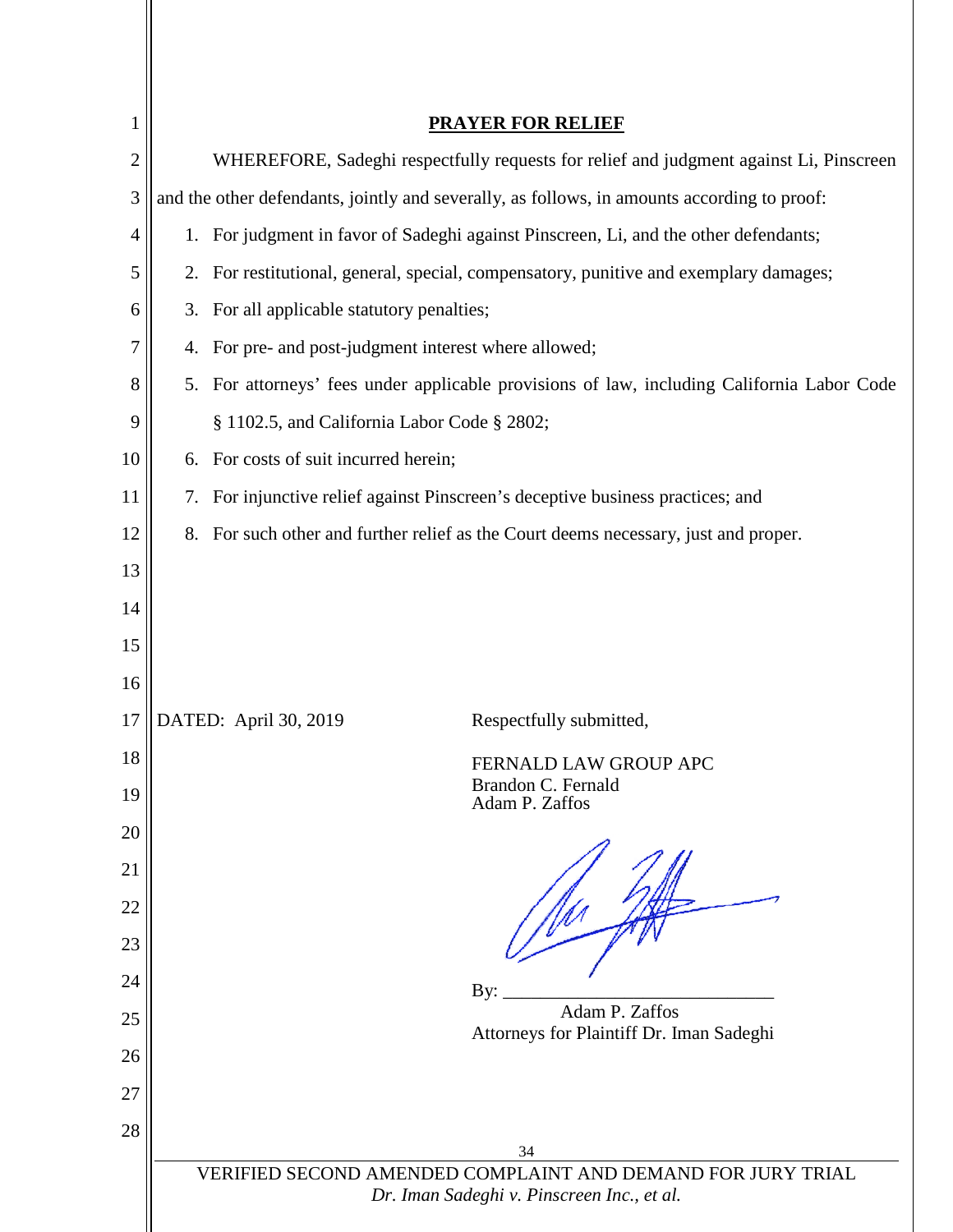<span id="page-35-0"></span>

| $\mathbf{1}$   | <b>DEMAND FOR JURY TRIAL</b>                                                              |
|----------------|-------------------------------------------------------------------------------------------|
| $\overline{2}$ | Sadeghi hereby demands a jury trial on all claims and issues raised in the second amended |
| 3              | complaint for which Sadeghi is entitled to a jury.                                        |
| $\overline{4}$ |                                                                                           |
| 5              |                                                                                           |
| 6              |                                                                                           |
| $\overline{7}$ |                                                                                           |
| 8              | DATED: April 30, 2019<br>Respectfully submitted,                                          |
| 9              | FERNALD LAW GROUP APC                                                                     |
| 10             | Brandon C. Fernald<br>Adam P. Zaffos                                                      |
| 11             |                                                                                           |
| 12             |                                                                                           |
| 13             |                                                                                           |
| 14             |                                                                                           |
| 15             | By:<br>Adam P. Zaffos                                                                     |
| 16             | Attorneys for Plaintiff Dr. Iman Sadeghi                                                  |
| 17             |                                                                                           |
| 18<br>19       |                                                                                           |
| 20             |                                                                                           |
| 21             |                                                                                           |
| 22             |                                                                                           |
| 23             |                                                                                           |
| 24             |                                                                                           |
| 25             |                                                                                           |
| 26             |                                                                                           |
| 27             |                                                                                           |
| 28             |                                                                                           |
|                | 35<br>VERIFIED SECOND AMENDED COMPLAINT AND DEMAND FOR JURY TRIAL                         |
|                | Dr. Iman Sadeghi v. Pinscreen Inc., et al.                                                |